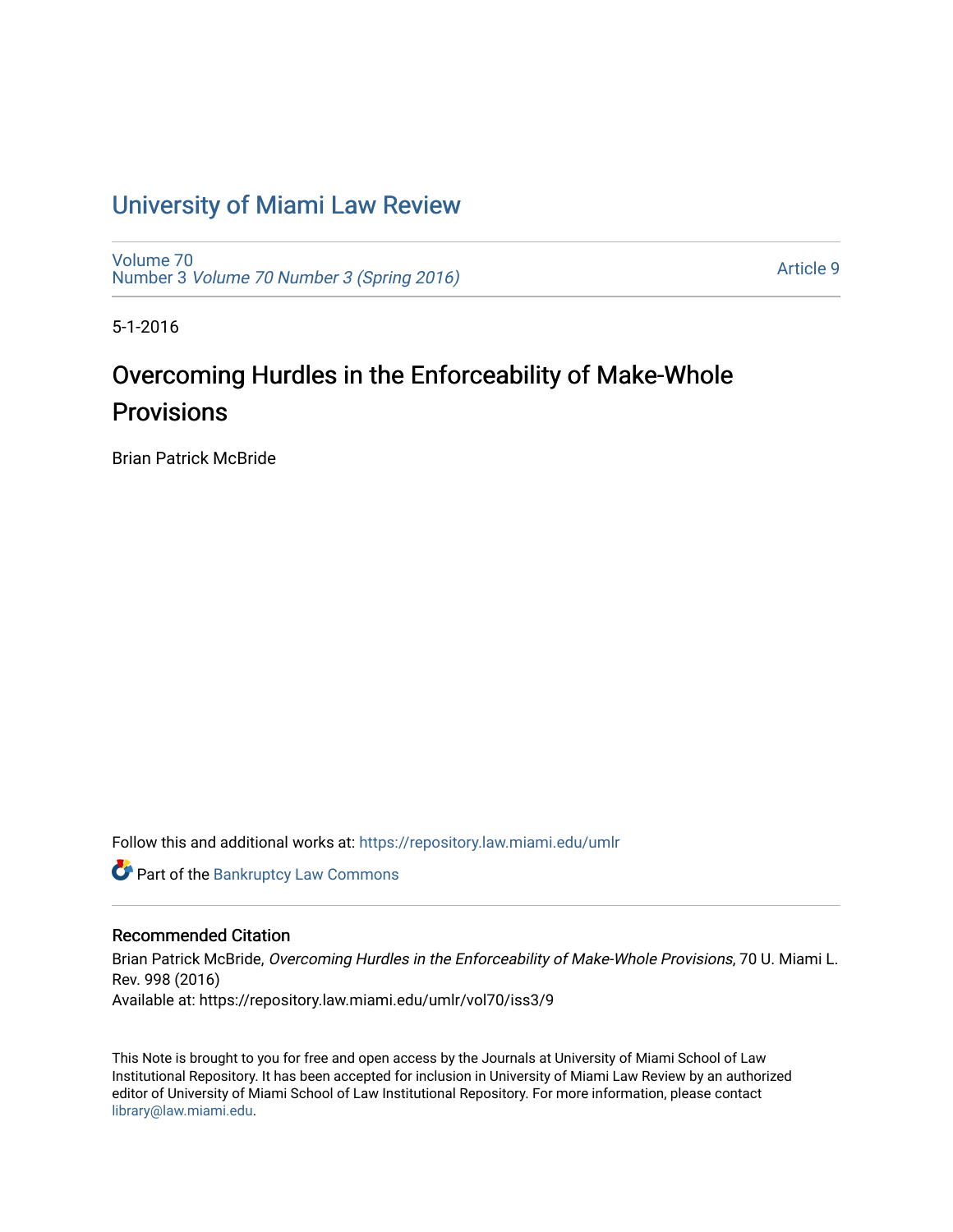# **Overcoming Hurdles in the Enforceability of Make-Whole Provisions**

BRIAN PATRICK MCBRIDE\*

*There have been recent conflicting decisions in U.S. district courts of New York, Delaware, and others states regarding to the enforceability of make-whole provisions in bankruptcy. The ambiguity created by the courts' decisions has caused uncertainty for all parties involved in these kinds of loan documents. This comment is an analysis of the enforceability of make-whole provisions in the context of bankruptcy in light of the recent decisions. In order for a makewhole or a no-call provision to be upheld, a number of hurdles must be cleared. The provisions must be valid under both state law and bankruptcy law. Make-whole provisions are generally enforceable outside of bankruptcy under state law to the extent that they are not true penalties under a liquidated damages analysis. Once bankruptcy comes into play, the provisions must withstand a number of hurdles. In order to be enforceable in bankruptcy, a make-whole provision must be a valid liquidated damages claim under state law, it must be provided for and triggered under the contractual agreement, and it must not be tantamount to unmatured interest.* 

|  | I. LIOUIDATED DAMAGES UNDER STATE LAW 1004           |  |
|--|------------------------------------------------------|--|
|  | A. Reasonableness Test Under Code Section 506(b)1007 |  |
|  | B. The Interaction Between Liquidated Damages and    |  |
|  |                                                      |  |

 \* B.B.A. 2013, University of Miami; J.D. Candidate 2016, University of Miami School of Law. I would like to thank Professor Andrew B. Dawson for his invaluable feedback and assistance throughout the writing of this Comment.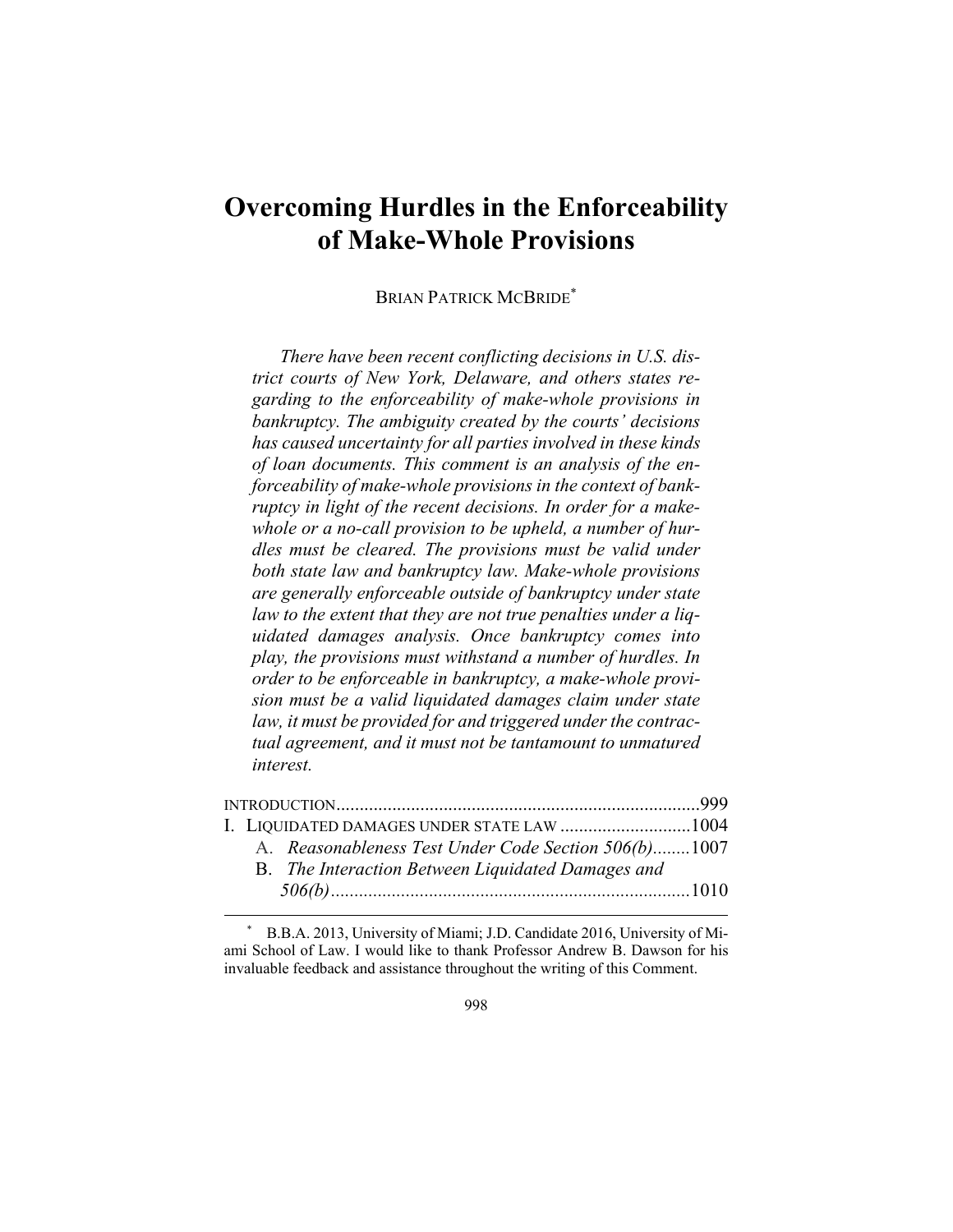2016] *OVERCOMING HURDLES IN THE ENFORCEABILITY OF MAKE-WHOLE*  PROVISIONS<sup>999</sup>

| III. UNMATURED INTEREST UNDER SECTION $502(B)(2)$ 1017     |  |
|------------------------------------------------------------|--|
| A. Analysis of the Applicability of Section $502(b)(2)$ to |  |
|                                                            |  |
|                                                            |  |
| A. Bankruptcy Limitations Are Not Applicable When the      |  |
|                                                            |  |
| V. IMPLICATIONS AND POLICY CONSIDERATIONS 1029             |  |
|                                                            |  |

## **INTRODUCTION**

One of the main goals of the Bankruptcy Code is to balance the interest of creditors, both secured and unsecured, and debtors in an equitable manner.<sup>1</sup> These competing interests in bankruptcy often put secured creditors in a detrimental position because the bankruptcy court is trying to reach an equitable distribution for all. $2$  One of the ways a secured creditor's position can be impacted negatively is by the disallowance of defeasance fees. $3$  In instances where disallowance occurs, value is being reallocated from secured creditors and given to unsecured creditors.

Bond indentures and credit agreements often have provisions that limit the ability of a debtor to repay its debt before maturity. One type of provision, termed a no-call, does not allow for prepayment of a loan,<sup>4</sup> while other types of provisions permit prepayment as long as the debtor agrees to pay a prepayment fee.<sup>5</sup> Prepayment

 $\frac{1}{1}$ <sup>1</sup> See Scary Nightmares For Secured Lenders, Presented at the 18th Annual American Bankruptcy Institute Southeast Bankruptcy Workshop, 246 (Jul. 18– 21, 2013), http://materials.abi.org/sites/default/files/2013/Jul/ScaryNightmares .pdf [hereinafter *Scary Nightmares*]. 2

 $\overline{a}$  *Id.* 

<sup>&</sup>lt;sup>3</sup> *Id.* at 263 ("Defeasance fees are prepayment penalties intended to compensate a secured creditor for the bargained-for interest it loses when a debtor pays the principal due prior to the loan's maturity date.").

Scott K. Charles & Emil A. Kleinhaus, *Prepayment Clauses in Bankruptcy*, 15 AM. BANKR. INST. L. REV. 537, 542-43 (2007).

*Id.* at 537.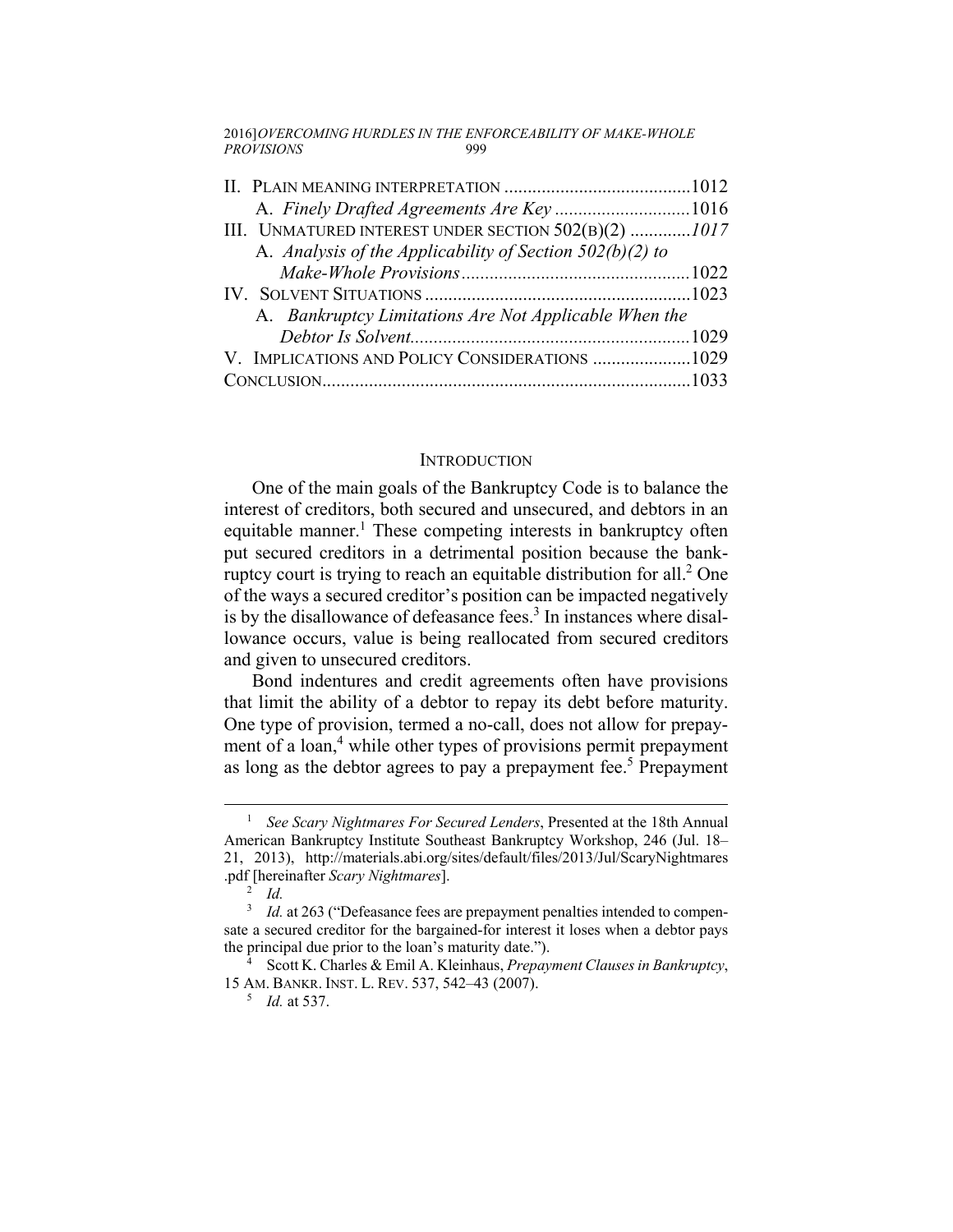fee type provisions have been commonly referred to as make-whole provisions. Defeasance fees are supposed to compensate lenders for the loss of expected interest payments when the debtor pays the principal prior to the maturity date.<sup>6</sup> The fees are calculated in two different ways: some are based on yield maintenance formulas, and others are based on a fixed percentage of the amount being prepaid.7

Make-whole premiums help determine the rights of the borrower and the lender if the borrower decides to prepay the loan.<sup>8</sup> A rational borrower will repay a loan when the transaction costs are lower than the amount of savings that a new loan will generate.<sup>9</sup> In other words, debtors may seek to refinance their loans when interest rates drop. By replacing a high interest rate loan with a low interest rate loan, debtors can create savings. This is costly to the original lender because they will lose the expected stream of higher interest payments. Therefore, savvy lenders will want to make sure that if interest rates go down, their yields are protected.10 Most lenders will have factored the borrower's interest payments into their future cash flow analysis.<sup>11</sup> It is pertinent that courts clarify the enforceability of defeasance fees before rising interest rates diminish the issues pertaining to make-whole premiums. $^{12}$ 

Prepayment premiums are generally enforceable outside of bankruptcy under state law to the extent that they are not true penalties under a liquidated damages analysis. In addition to undergoing a liquidated damages analysis under state law, the provision must be triggered under the loan agreement in order to be enforceable. The issue is more complicated if the debtor seeks to refinance its debt in bankruptcy. Once in bankruptcy, state law continues to apply, but there are additional hurdles that the Bankruptcy Code imposes. First,

<u>.</u>

<sup>&</sup>lt;sup>6</sup> Scary Nightmares, supra note 1, at 263.<br><sup>7</sup> Charles & Kleinhaus, *supra* note 4, at 53

<sup>&</sup>lt;sup>7</sup> Charles & Kleinhaus, *supra* note 4, at 538.

*Id.*

<sup>9</sup>  *Id.*

<sup>&</sup>lt;sup>10</sup> See id. ("Prepayment clauses, in sum, allow a lender to negotiate for yield protection and a borrower to negotiate for freedom of action.").

<sup>&</sup>lt;sup>11</sup> *Scary Nightmares, supra* note 1, at 264.<br><sup>12</sup> *See* G. Ray Warner, *Make Whole Premiums and Unmatured Interest*, GT RESTRUCTURING REVIEW (Sept. 25, 2014), http://www.gtlaw-restructuringreview.com/2014/09/make-whole-premiums-and-unmatured-interest/.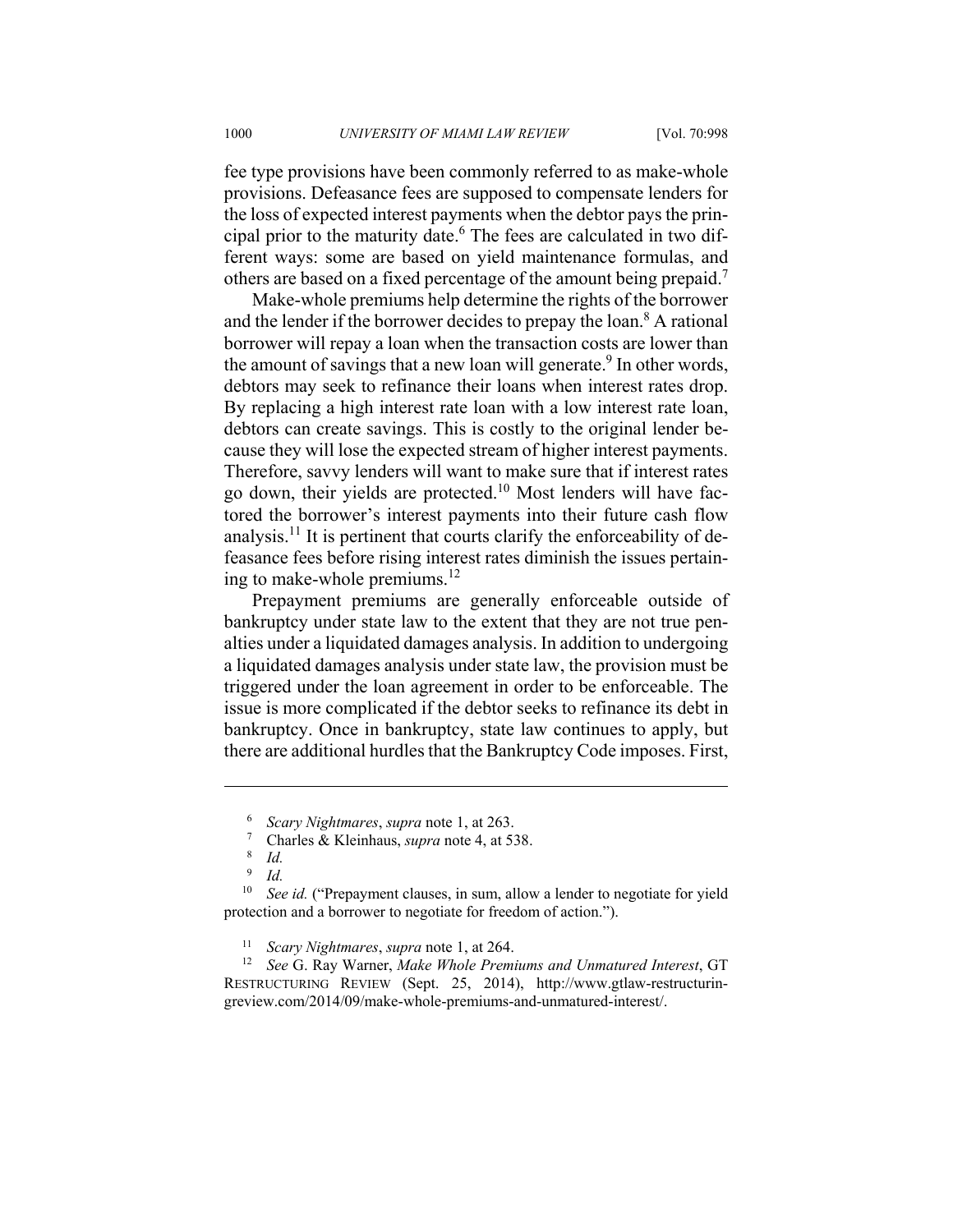#### 2016] *OVERCOMING HURDLES IN THE ENFORCEABILITY OF MAKE-WHOLE*   $PROVISIONS$

the Code provides that a secured creditor is entitled to interest on its claim and "any reasonable fees, costs, or other charges *provided for under the agreement*," to the extent the secured creditor is oversecured.13 This is not a large hurdle to clear because lenders can easily provide for make-whole provisions in their agreements. However, there is a question of whether the make-whole provision is reasonable. Second, the Code provides that a creditor's claim cannot include "unmatured interest."<sup>14</sup> The third limitation is that there must in fact be a *pre*-payment.<sup>15</sup> If the bankruptcy filing itself accelerated the loan, any plan that would subsequently refinance the indebtedness would then be a payment, not a prepayment.

The Code provides that "[a]n allowed claim of a creditor secured by a lien on property in which the estate has an interest . . . is a secured claim to the extent of the value of such creditor's interest in the estate's interest in such property."<sup>16</sup> Thus, a prepayment penalty may be allowed under bankruptcy law only to the extent the value of the secured creditor's collateral exceeds its claim and the loan agreement provides for a prepayment penalty. Section 502 permits a claim unless, among other things, it amounts to a payment for unmatured interest.<sup>17</sup> Therefore, even if the value of the collateral exceeds the claim and the provision is triggered under the loan agreement, a prepayment penalty will not be enforceable if a court renders the provision tantamount to unmatured interest.

The third complication with the Code is that loan agreements frequently provide that the filing of bankruptcy is an event of default that automatically accelerates the debt.18 Acceleration makes the loan due immediately, i.e., it accelerates the loan's maturity. So if bankruptcy accelerates the loan, this raises the question of whether refinancing *after* acceleration qualifies as a *prepayment*.

<sup>&</sup>lt;sup>13</sup> 11 U.S.C. § 506(b) (2012) (emphasis added).<br><sup>14</sup> 11 U.S.C. § 502(b)(2) (2012).

<sup>14 11</sup> U.S.C. § 502(b)(2) (2012). 15 Charles & Kleinhaus, *supra* note 4, at 546.

 $16$  11 U.S.C. § 506(a)(1) (2012).

 $17$  11 U.S.C. § 502(b)(2) (2012).

<sup>18</sup> Charles & Kleinhaus, *supra* note 4, at 546.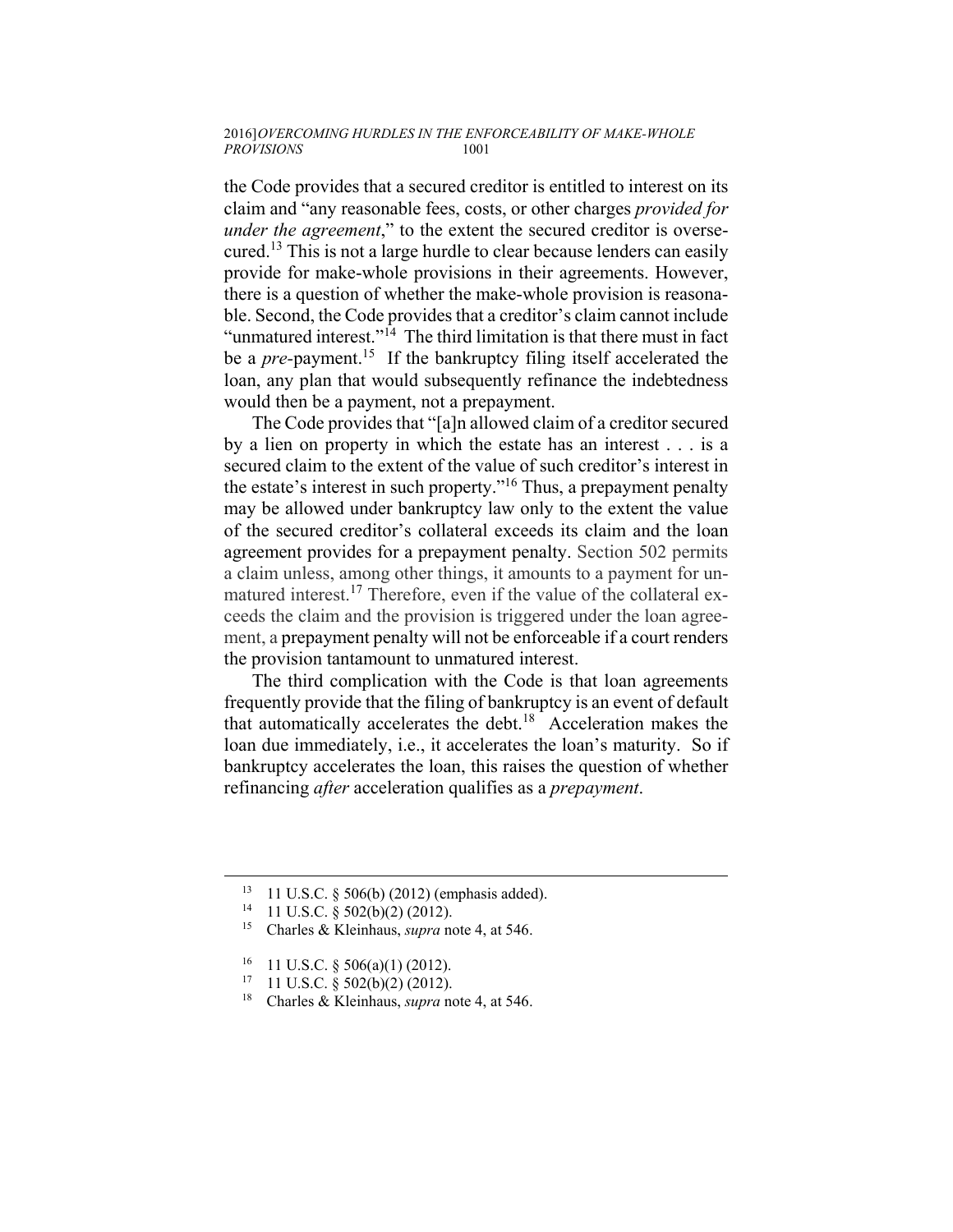If a lender purposely accelerates debt, either inside or outside of bankruptcy, courts have held that the lender has waived their contractual rights to prepayment fees.19 Courts have held this because, upon acceleration, the debt has matured. This maturation of the debt means that any subsequent payment can no longer be seen as a prepayment.20 Also, most prepayment provisions are only enforceable if the debtor takes the "option" to prepay.<sup>21</sup>

Generally, make-whole provisions are enforceable under state law when the debtor is outside of bankruptcy.<sup>22</sup> Once the debtor is in bankruptcy, the court's analysis should begin by determining whether the agreement covers prepayment penalties and, if so, (1) whether that provision is an unenforceable penalty and (2) whether that provision has been triggered. If the provision is a valid liquidated damages clause and it has been triggered under the loan document, then the court should consider whether or not the provision should be disallowed as unmatured interest. Courts are split on whether make-whole provisions are allowable as liquidated damages in bankruptcy or disallowable as unmatured interest.<sup>23</sup> All of these positions presuppose that a prepayment clause is still applicable after the automatic acceleration of a debt. $24$ 

No-call provisions are generally unenforceable in bankruptcy because they violate the Bankruptcy Code's goal of reorganization by allowing the creditor to contract around it.<sup>25</sup> However, whether or not damages may be collected for the breach of a no-call is another story. No-call provisions simply memorialize the common law

<sup>19</sup> *Id.* at 547. 20 *Id.*

 $rac{21}{22}$  *Id.* 

<sup>22</sup> Ingrid Michelsen Hillinger & Michael G. Hillinger, *The Story of YMPS ("Yield Maintenance Premiums") in Bankruptcy*, 3 DEPAUL BUS. & COM. L.J. 449, 450–51 (Spring 2005).

<sup>23</sup> Matthew I. Knepper, *Lipstick on a Pig: Disallowing Make-Whole Clauses as Unmatured Interest*, 31 AM. BANKR. INST. J. 40, 40–41 (Dec. 2013) (noting that the characterization of make-wholes as allowable liquidated damages claims is the current majority position.). 24 Charles & Kleinhaus, *supra* note 4, at 556. 25 *Scary Nightmares*, *supra* note 1, at 264.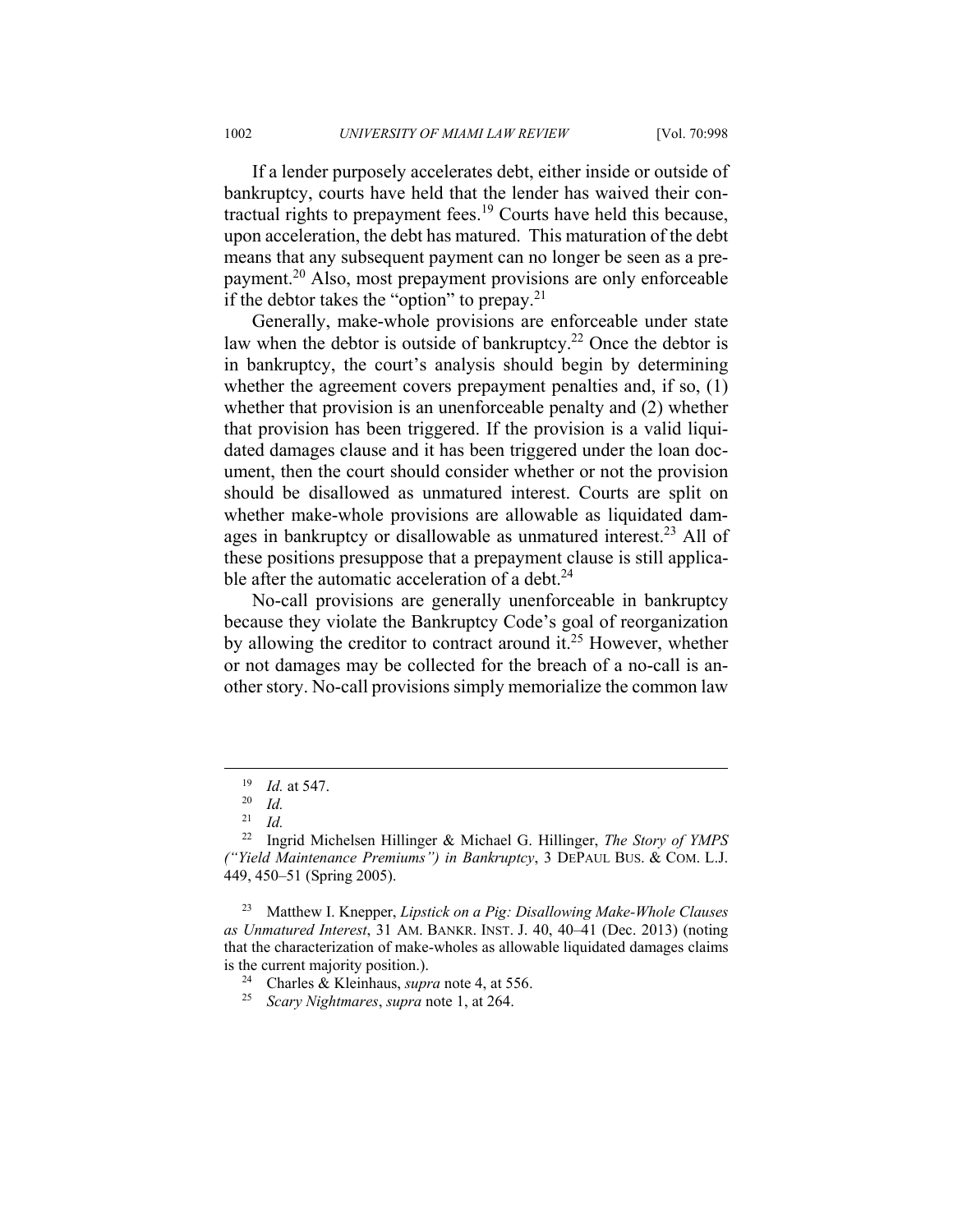default rule of "perfect tender in time."26 Although this rule has been highly criticized, it remains the law in some states and does not allow for prepayment of a loan unless the contract allows for it.<sup>27</sup> Make-whole premiums effectively contract out of the default rule and allow prepayment as long as the premium is paid.<sup>28</sup>

There are important questions of whether make-whole provisions are beneficial overall. When a make-whole provision is enforced in bankruptcy, a creditor is given a larger claim against the estate, which diverts money away from unsecured creditors. If make-whole provisions are enforced, this effectively allows two private parties, the lender and the borrower, to contract around a public law. A finely drafted lending agreement may be able to displace the Bankruptcy Code in determining the distribution of the estate.

This Comment will discuss these larger policy issues created by the enforcement of make-whole provisions. This Comment focuses on cases where the effect of the automatic acceleration due to a bankruptcy filing is not contemplated in the loan document. There have been recent conflicting decisions in U.S. district courts of New York, Delaware, and others states regarding to the enforceability of defeasance fees in bankruptcy. The ambiguity created by the courts' decisions has caused uncertainty for all parties involved in these kinds of loan documents. The goal of this Comment is to analyze when these provisions should be enforceable. In order for a makewhole or a no-call provision to be upheld, a number of hurdles must be cleared. The provisions must be valid under both state law and bankruptcy law. Part II of this Comment will address whether or not these provisions should be deemed valid liquidated damages clauses under the governing state law. Part II of this Comment will also address situations where the creditor is oversecured, and whether or not the provision must pass the reasonableness test under section 506(b) of the Code. Part III of this Comment will address whether or not the plain language of the loan documents provides for defeasance fees in the given circumstances. Part IV of this Comment will

 <sup>26</sup> Charles & Kleinhaus, *supra* note 4, at 540–41 (explaining that a debtor does not have the right to pay off a loan before maturity in the absence of a contract term to the contrary). 27 *Id.* at 541. 28 *Id.* at 543.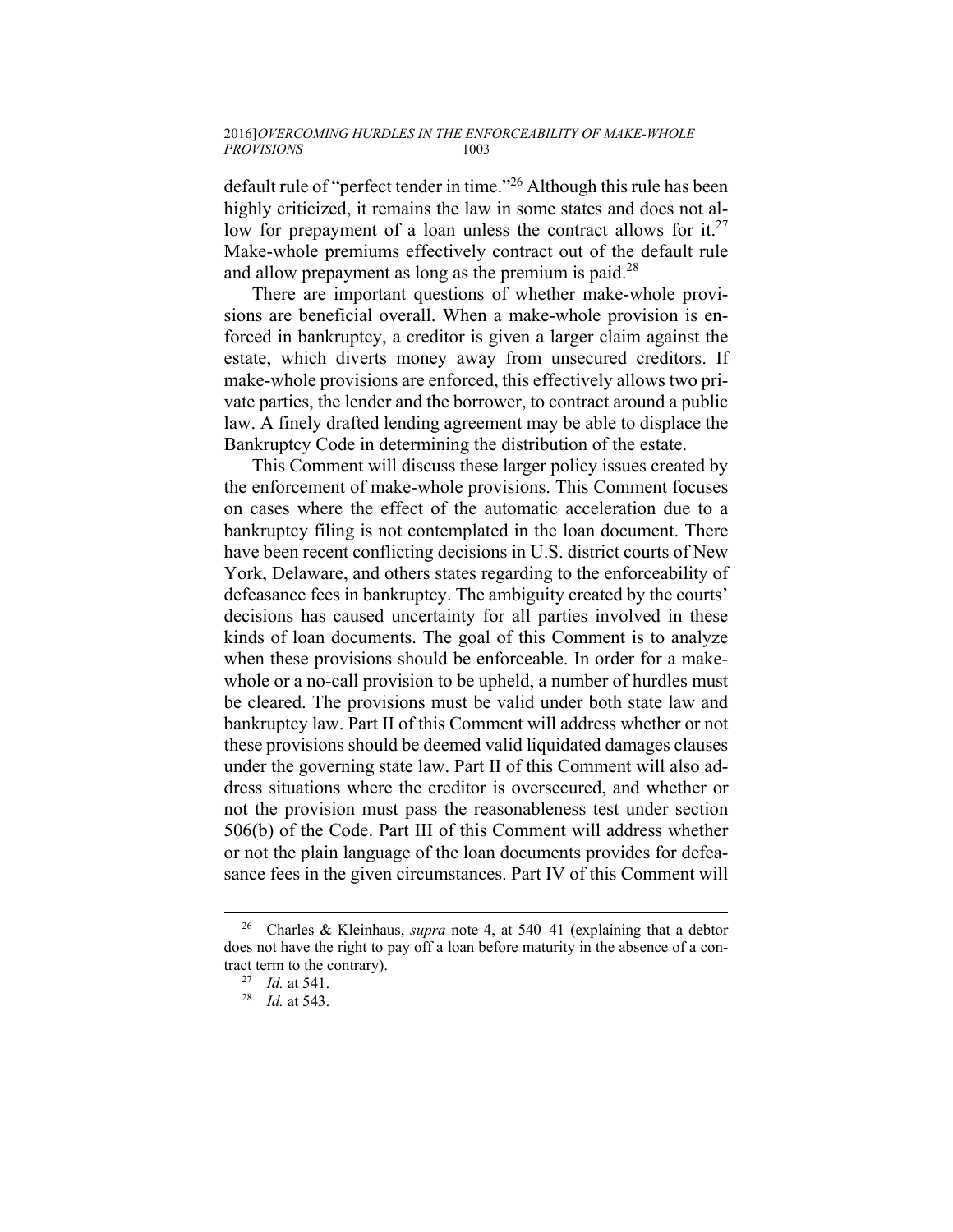address whether or not these types of provisions violate the Code's prohibition on unmatured interest. Part V of this Comment will address situations where the debtor is solvent and how this changes the analysis. Finally, Part VI of this Comment will address the implications of these rulings going forward and important policy considerations. Part VII will conclude the Comment.

## I. LIQUIDATED DAMAGES UNDER STATE LAW

The first inquiry in the enforceability of make-whole provisions is whether the provision is enforceable as a valid liquidated damage claim under state law. Bankruptcy courts have differed on the method by which to calculate liquidated damages, but courts agree that a liquidated damages analysis should be applied.<sup>29</sup> Some courts have held that the prepayment premium must reflect actual damages that have been incurred in order to be a valid liquidated damages clause.30 Other courts have held that parties should be free to contract, under a liquidated damages clause, for whatever amount based on a calculation they deem reasonable as long as it is not inequitable and unconscionable.<sup>31</sup> The freedom of contract line of thought argues that it should not matter whether or not the prepayment clause is related to the actual amount of damages incurred. $32$  Most courts will only construe a prepayment clause as a liquidated damages provision if the loan document says that the provision should be construed that way or the lender successfully makes that argument in court.33

In *School Specialty*, the court stated that under New York state law, a prepayment premium will be enforceable as liquidated damages when "(i) actual damages are difficult to determine, and (ii) the sum stipulated is not 'plainly disproportionate' to the possible loss."<sup>34</sup> The reasonableness of the damages is determined at the time

 <sup>29</sup> *See* John C. Murray, *Prepayment Premiums: A Bankruptcy Court Analysis of Reasonableness and Liquidated Damages*, 105 COM. L.J. 217 (2000).<br><sup>30</sup> *Id.* at 223.<br><sup>31</sup> *Id.* at 228.<br><sup>32</sup> *Id.* at 228.<br><sup>33</sup> *But see In re* Hidden Lake Ltd. P'ship, 247 B.R. 722, 726 (Bankr. S.D.

Ohio 2000); *Id.* at 235. 34 *In re* Sch. Specialty, Inc., No. 13-10125, 2013 WL 1838513, \*2 (Bankr. D.

Del. Apr. 22, 2013).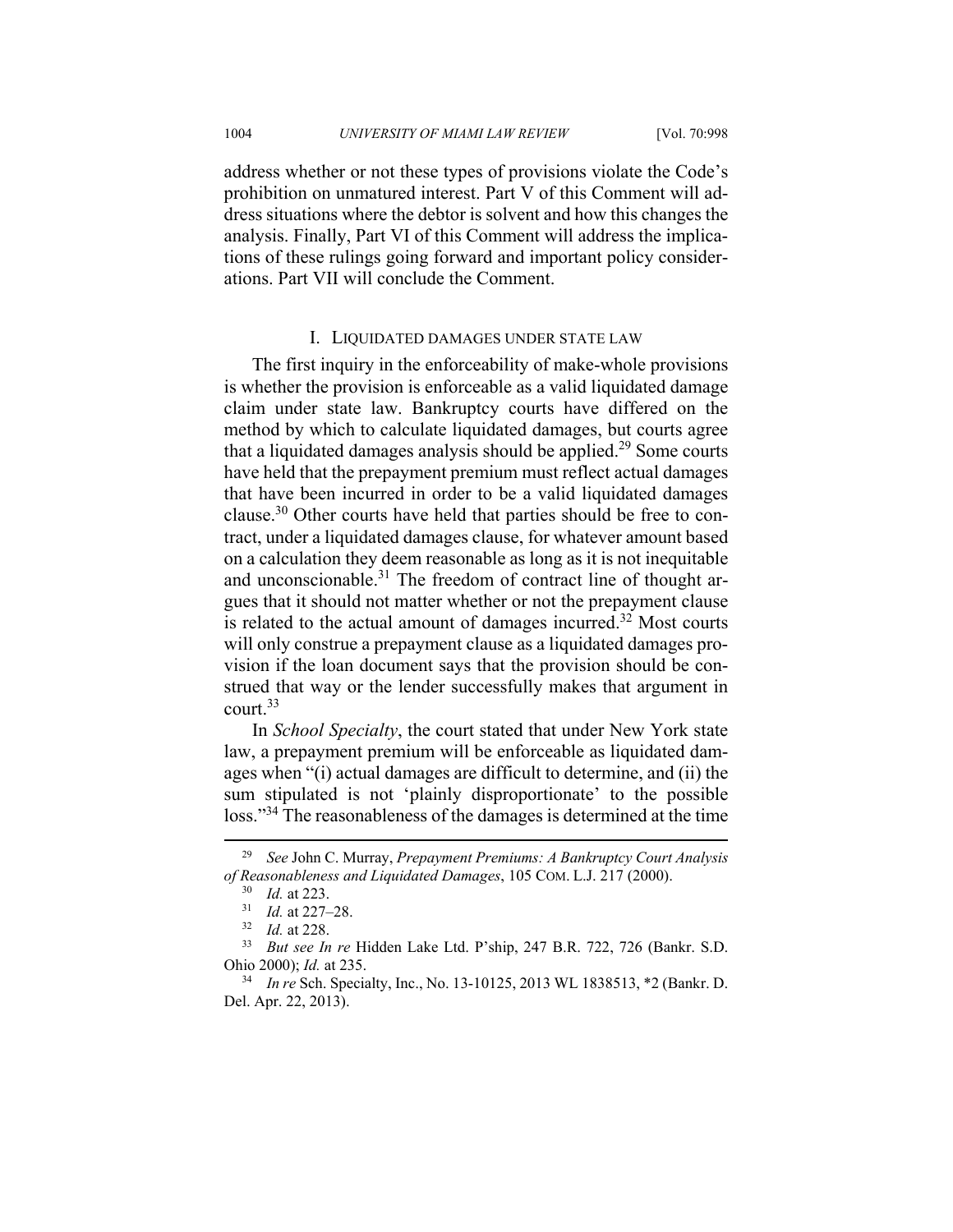#### 2016] *OVERCOMING HURDLES IN THE ENFORCEABILITY OF MAKE-WHOLE PROVISIONS* 1005

the agreement was formed.<sup>35</sup> The court also said that when determining whether or not the loss is "plainly disproportionate," it will consider "(i) whether the prepayment fee is calculated so that the lender will receive its bargained-for yield, and (ii) whether the prepayment fee is the result of an arms-length transaction between represented sophisticated parties."36 Generally, courts like the one in *School Specialty* will uphold yield maintenance type make-whole provisions as valid liquidated damages.37 Courts will also generally reject make-wholes with minimum charge provisions that result in automatic premiums.<sup>38</sup>

Some courts have applied state liquidated damages analyses and found the prepayment provisions were penalties. In *Skyler Ridge*, the court found that the prepayment provision was a penalty because the yield was tied to certain U.S. treasury instruments, and this was not the appropriate way to calculate the premium.<sup>39</sup> The Court said that the rate should have been that of a comparable first mortgage market rate.<sup>40</sup> Also, the lender failed to convert the difference in the interest rates to present value.<sup>41</sup> The court went on to hold that the provision was unenforceable under section 506(b) for the same reasons it was unenforceable under Kansas state law.<sup>42</sup> Because the parties agreed to treat the make-whole provision as liquidated damages, the court conceded that there was no need for the court to question this characterization.<sup>43</sup> Because these cases found the prepayment provisions unenforceable under state law, the court did not have

 <sup>35</sup> *Id.*

<sup>36</sup> *Id.* at \*3 (citing *In re* Vanderveer Estates Holdings, Inc., 283 B.R. 122, 130 (Bankr. E.D.N.Y. 2002)). 37 Jeffrey H. Davidson, *No-Call and Make-Whole Provisions in Bankruptcy*,

SV036 ALI-ABA 497, 501 (May 1–2, 2014). 38 *Id.*

<sup>39</sup> *In re* Skyler Ridge, 80 B.R. 500, 505 (Bankr. C.D. Cal. 1987); *see also In re* Kroh Bros. Dev. Co., 88 B.R. 997, 1000–02 (Bankr. W.D. Mo. 1988) (holding that the prepayment premium was an unenforceable penalty under state law and unreasonable under section 506(b) because the contractual formula would have charged an amount equal to 25% of the principle. Also, the court was concerned that paying this premium would leave nothing for the other creditors).<br><sup>40</sup> *Skyler Ridge*, 80 B.R. at 505.<br><sup>41</sup> *Id.*<br><sup>42</sup> *Id.* at 507.

<sup>42</sup> *Id.* at 507. 43 *Id.* at 504.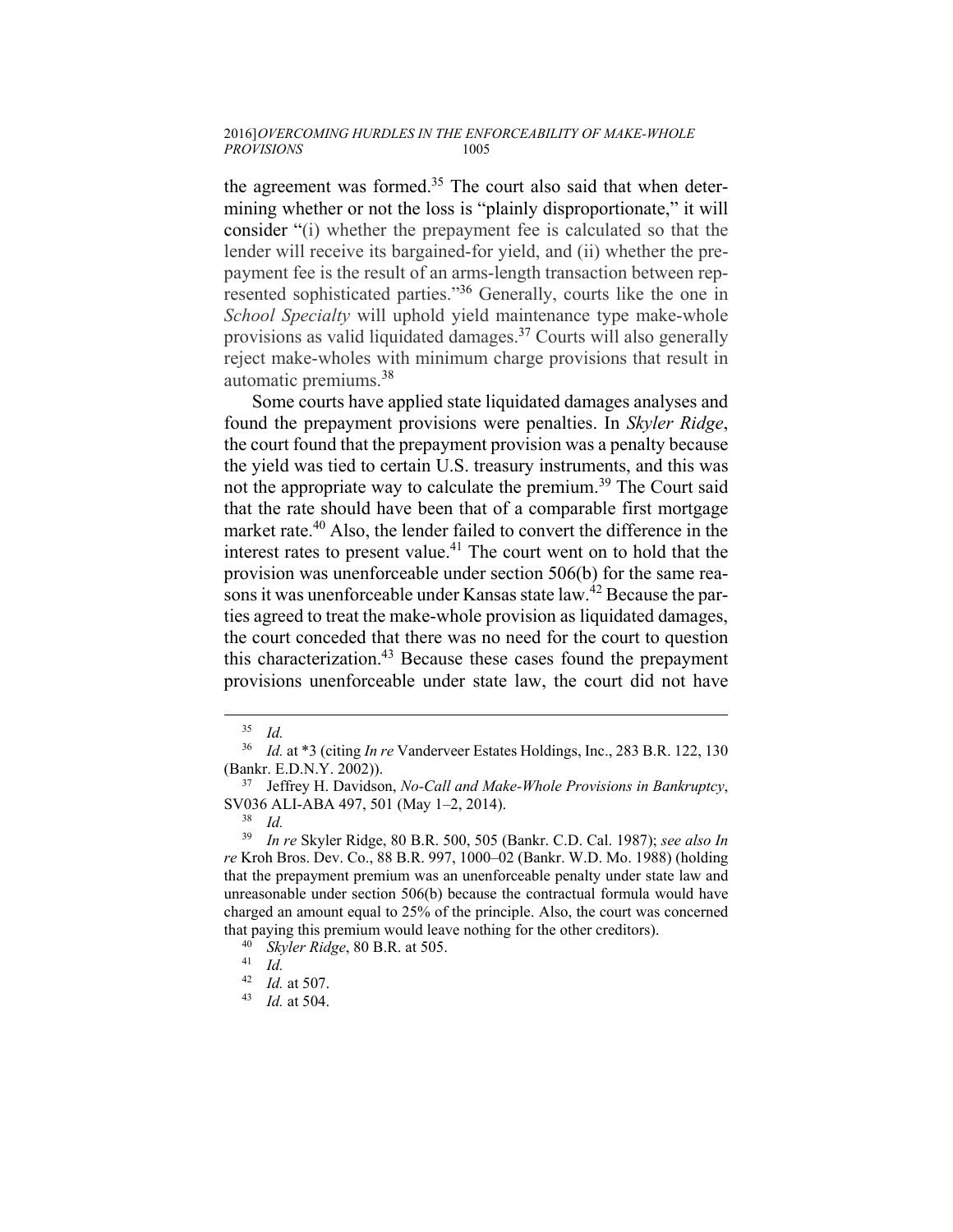much opportunity to consider their effectiveness under section 506(b).  $44$ 

In *AJ Lane & Co.*, the court held that the Bankruptcy Code alone is the test for whether or not the provisions should be enforced and used common law to fill in the reasonableness standard.<sup>45</sup> Here, the prepayment provision was a fixed percentage of the amount outstanding.46 The court found that the provision did not approximate anticipated or actual damages because interest rates had actually risen and the lender benefited from the prepayment.<sup>47</sup> The court also found that damages were not difficult to prove.<sup>48</sup> This case is a good example of the large assumptions some courts make about lenders being able to determine the market rate and other variables when trying to approximate damages.<sup>49</sup>

Other courts have found provisions enforceable under state law regardless of whether they reflect actual damages or overcompensate the lender. In *Hidden Lake*, the court held that the yield-maintenance make-whole provision was enforceable as a liquidated damages clause.<sup>50</sup> Hidden Lake, the debtor, procured a loan from Atena, the creditor, to finance a large apartment building.<sup>51</sup> Multiple times over the course of the agreement, the debtor attempted to modify the prepayment clause to no avail.52 Before the maturity date, the debtor defaulted and the lender accelerated the loan, which subsequently led to the debtor filing for bankruptcy.<sup>53</sup> Even though the loan document did not provide that the premium be construed as a liquidated damages claim, the court held it to be anyway.<sup>54</sup> While the court

 <sup>44</sup> Charles & Kleinhaus, *supra* note 4, at 560. 45 *In re* A.J. Lane & Co., Inc., 113 B.R. 821, 823–25 (Bankr. D. Mass. 1990); Murray, *supra* note 29, at 225; Charles & Kleinhaus, *supra* note 4, at 560–61. 46 *A.J. Lane*, 113 B.R. at 822–23 (noting that the make-whole provision was

based on a formula that took the amount prepaid times one percent (1%) times the number of years or portions thereof expressed as a fraction remaining on term of the Loan).<br>
<sup>47</sup> *Id.* at 829–30.<br>
<sup>49</sup> Murray, *supra* note 29, at 226.<br>
<sup>50</sup> *Id.* at 218.<br>
<sup>51</sup> *In re* Hidden Lake Ltd. P'ship, 247 B.R. 722, 724–25 (Bankr. S.D. Ohio

<sup>2000). 52</sup> *Id.* at 725–26. 53 *Id.* at 726. 54 *Id.*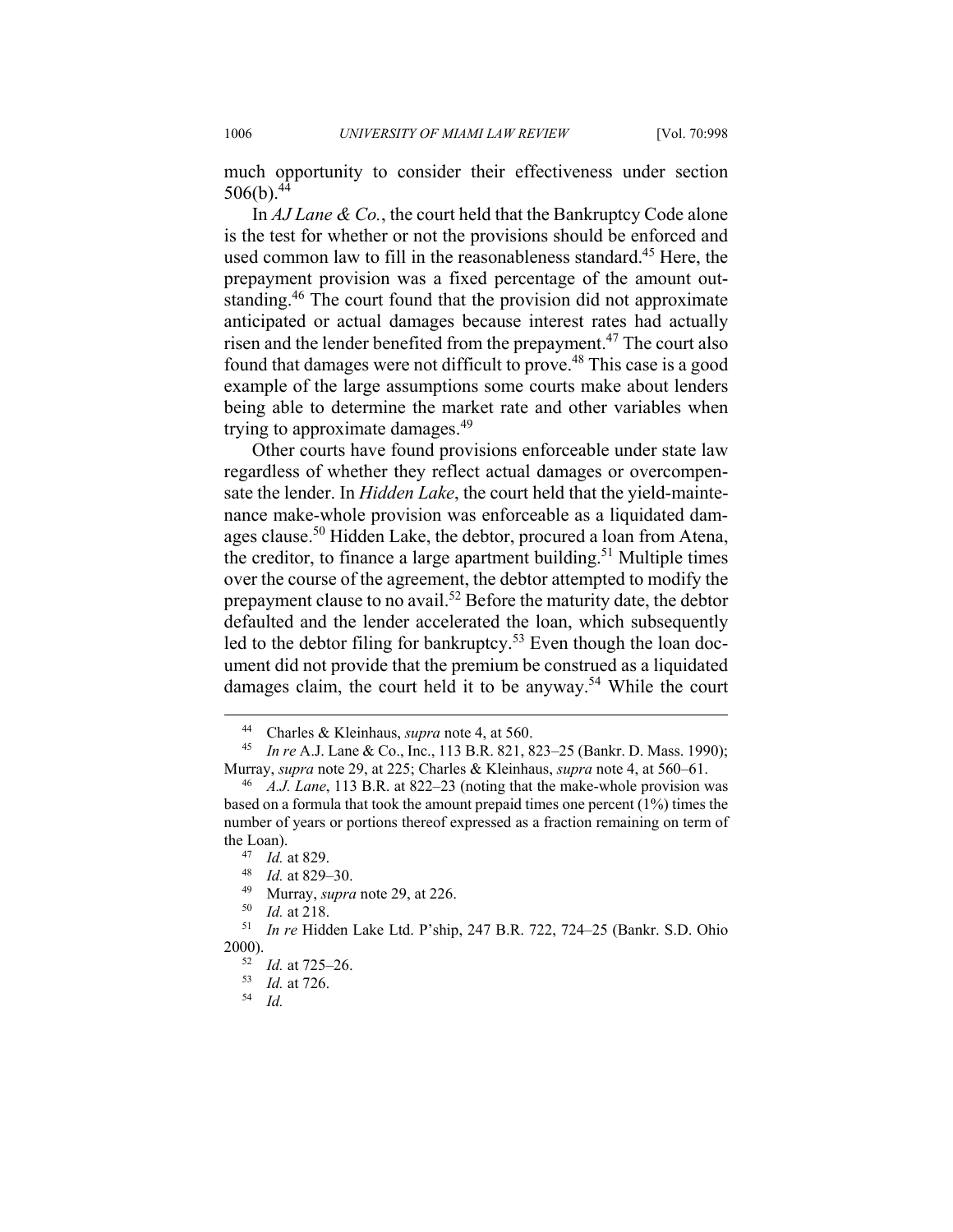#### 2016] *OVERCOMING HURDLES IN THE ENFORCEABILITY OF MAKE-WHOLE PROVISIONS* 1007

acknowledged that the premium would overcompensate the lender and take away unencumbered assets from the pool, it ultimately upheld the provision because sophisticated parties made a reasonable estimation of the damages at the time the contract was made.<sup>55</sup> The debtor argued that the clause was not a liquidated damages provision because the premium was not sufficiently uncertain under Ohio law.<sup>56</sup> The court found that "[t]here are significant variables which make the exact calculation of potential losses from prepayment difficult to calculate."57 The *Hidden Lakes* decision did not address whether or not the premium needed to be reasonable under 506(b). This decision comports with earlier case law that is discussed below.

## A. *Reasonableness Test Under Code Section 506(b)*

In situations where the creditor is oversecured, courts are split on whether or not the provision must also pass a reasonableness test under section 506(b) of the Code in addition to a liquidated damages analysis. Prepayment premiums must be valid under both state law and bankruptcy law. Bankruptcy courts in various jurisdictions have struggled with how a liquidated damages analysis should be performed, and whether the premium must be reasonable under section 506(b).58 Section 506(b) of the Code allows for an oversecured creditor, up to the value of the collateral, to collect interest on the claim and any reasonable fees, costs, or charges that are provided for in the loan documents.59 If the premium is characterized as interest or as a reasonable fee or charge, the premium should be enforceable.<sup>60</sup> Prepayment fees are usually characterized as "charges" or "fees" under section 506(b), which makes them subject to a reasonableness test.<sup>61</sup> Courts have interpreted the relationship between a state law

<sup>55</sup> *Id.* at 728–29. 56 Richard F. Casher, *Prepayment Premiums: Hidden Lake is a Hidden Gem*, 19 AM. BANKR. INST. J. 1, 32 (Nov. 2000). 57 *Hidden Lake*, 247 B.R. at 726–27 (explaining the difficulty in determining

the loan amount, the term remaining, the interest rate available, and whether a suitable reinvestment vehicle will be available).<br><sup>58</sup> Murray, *supra* note 29, at 221.<br><sup>59</sup> 11 U.S.C. § 506(b) (2012).<br><sup>60</sup> Charles & *K* leinbaus, *supra* note 4, at 55°

<sup>60</sup> Charles & Kleinhaus, *supra* note 4, at 557. 61 *Scary Nightmares*, *supra* note 1, at 265; Charles & Kleinhaus, *supra* note 4, at 557.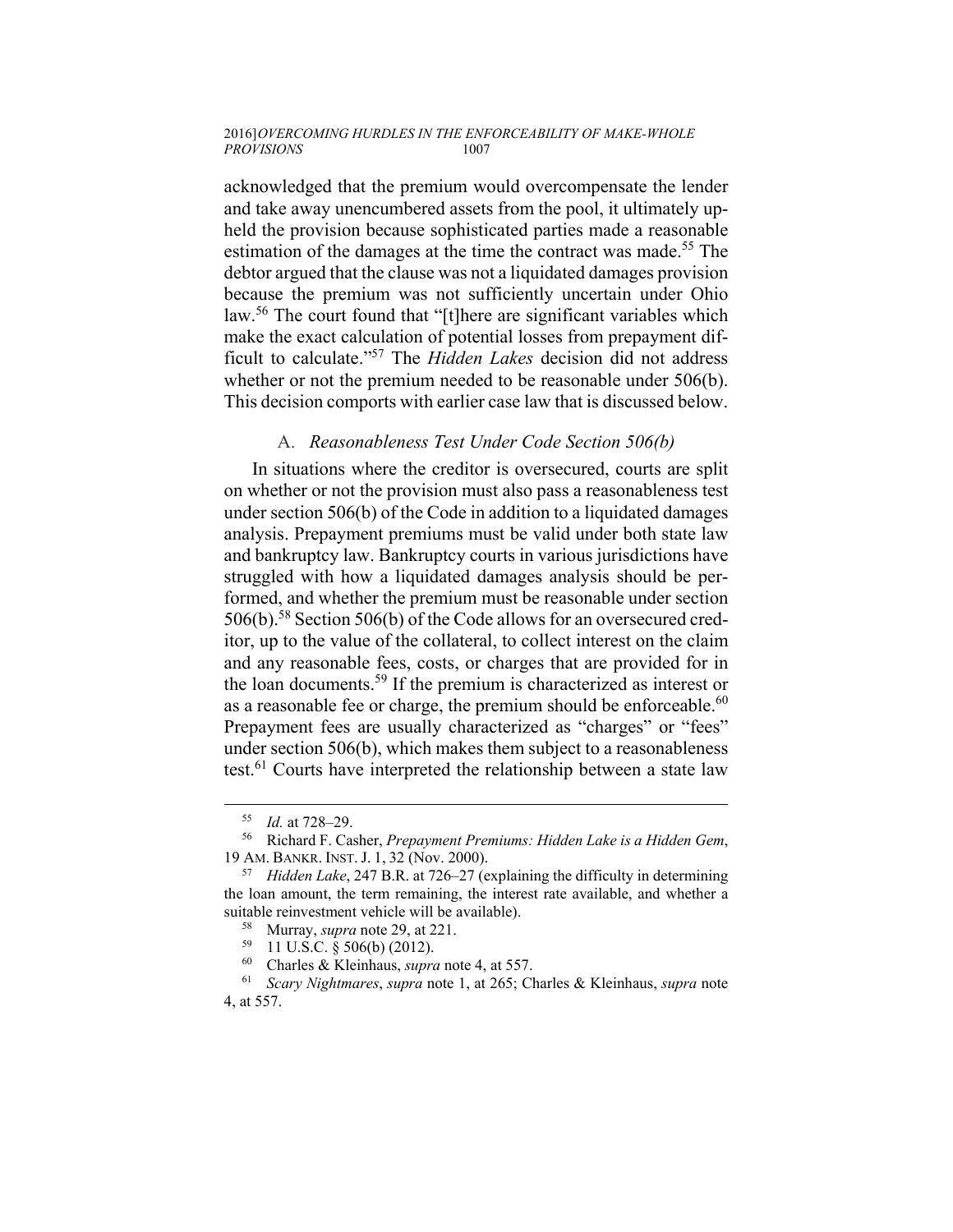liquidated damages analysis and a reasonableness test under section 506(b) in different ways. Some courts have held that the provision must pass both tests. $62$  These courts have reasoned that section 506(b) simply adds a reasonableness requirement to section  $502(b)(1)$ 's requirement that "the validity of claims be determined according to non-bankruptcy law."63 Other courts have held that if a defeasance fee is valid under state law, then it is reasonable under section  $506(b)$ .<sup>64</sup> This second interpretation equates the two analyses. Others see the liquidated damages analysis as a "guidepost" in determining reasonableness.<sup>65</sup>

In *Foertsch*, the court stated that "an oversecured creditor in bankruptcy has 'a perfected security interest' in the equity cushion afforded by the value of the collateral which secures its claim."66 The court held that in order to recover fees, charges, or costs, a creditor must establish "(1) that it is oversecured in excess of the amount requested; (2) that the amount requested is reasonable; and (3) that the agreement giving rise to the claim provides for recovery of the fee, cost or charge requested."67

The interaction between state liquidated damages and section 506(b) remains one of the least tested theories regarding makewhole provisions.<sup>68</sup> In *GMX Resources*, the court held that premiums that resulted from an automatic acceleration due to a bankruptcy filing were not subject to a reasonableness test.<sup>69</sup> The court based its holding on the grounds that section 506(b) only applies to post-petition fees, charges, and costs.70 *School Specialty* held that a

- <sup>64</sup> *Id.* at 558–59.<br>
<sup>65</sup> *Id.* at 559.<br>
<sup>66</sup> *In re* Foertsch, 167 B.R. 555, 560 (Bankr. D.N.D. 1994).<br>
<sup>67</sup> *Id.* at 562; Murray, *supra* note 29, at 217.<br>
<sup>68</sup> Davidson, *supra* note 37, at 503.<br>
<sup>69</sup> *Id.*
- 
- 
- 

<sup>70</sup> *See In re* Sch. Specialty, Inc., No. 13-10125, 2013 WL 1838513, \*4 (Bankr. D. Del. Apr. 22, 2013) (stating that the majority view is that 506(b) does not apply to interest, costs, or charges that accrue prior to the bankruptcy filing); Davidson, *supra* note 37, at 503.

<sup>62</sup> Charles & Kleinhaus, *supra* note 4, at 558.<br>
64 *Id.* at 558–59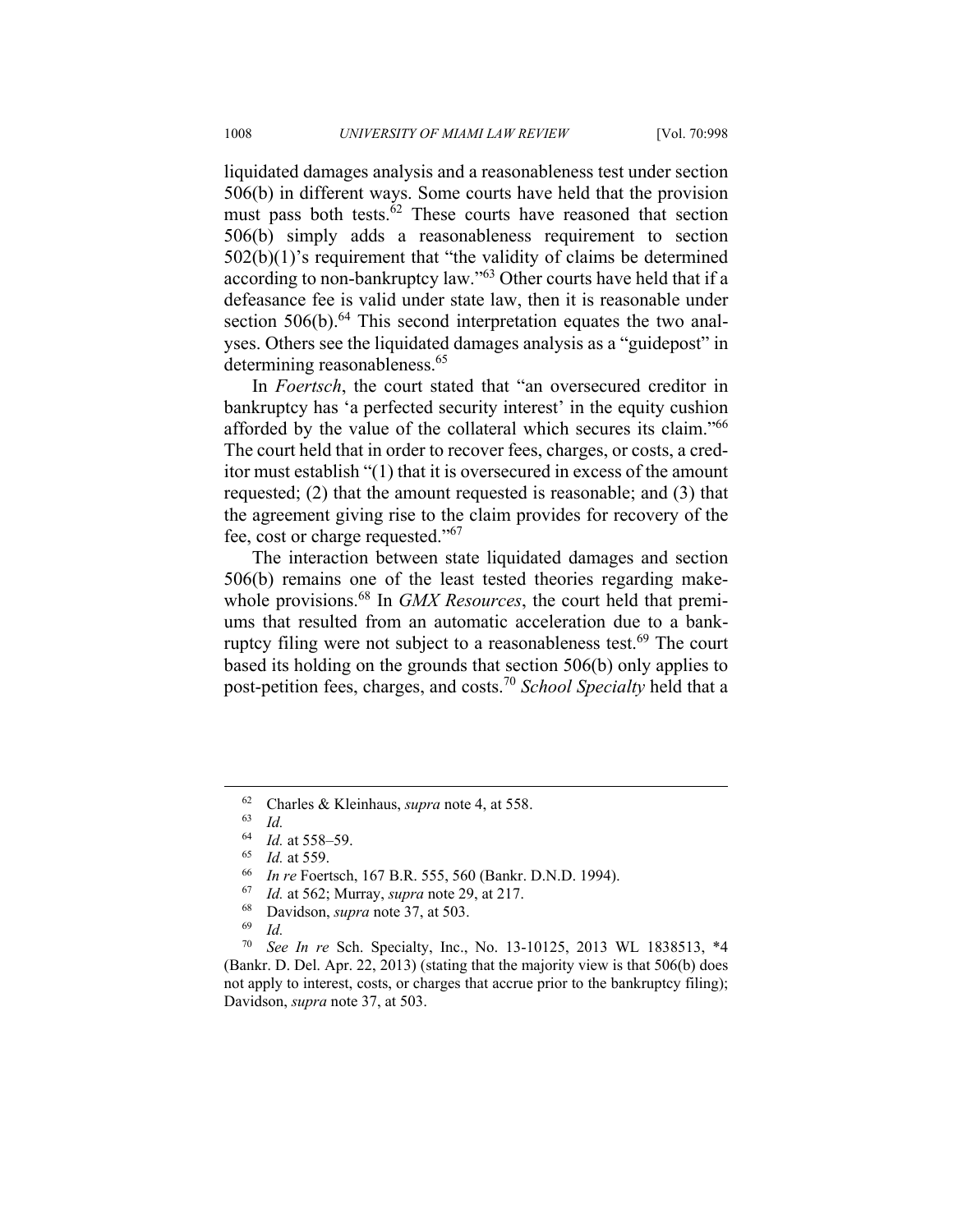make-whole provision that is reasonable under state law is also reasonable under the Code. $71$ 

Some courts have held that the prepayment premium must reflect actual damages that have been incurred. In *Coronado Partners*, the court held that the state law allowed for the liquidated damages claim, but section 506(b) limits the damages to the actual damages incurred.72 In order to determine the actual damages, the court calculated "the difference between the contract rate and the market rate from the date of prepayment until the date of maturity."73

In *Kroh Brothers*, the court also invalidated the prepayment provision because it improperly failed to approximate actual damages.<sup>74</sup> The court went on to say that section 506(b) only applies to actual damages, independent of state law considerations.75 In *Duralite Truck Body*, the court held that a prepayment fee based on a specific formula<sup>76</sup> did not effectively represent actual damages and was therefore unenforceable under a liquidated damages analysis and section 506(b).<sup>77</sup> The court explained that if the prepayment fee did not estimate actual damages, then the charge would either result in a windfall to the lender or a penalty to the borrower.<sup>78</sup>

Cases that found prepayment provisions enforceable under state law were able to examine section 506(b) in more depth. In *Financial Center Associates*, the court held that a prepayment fee using a discount rate tied to U.S. treasury bonds that resulted in a fee of 25% of the value of the loan was enforceable under state law and section  $506(b)$ <sup>79</sup>. The debtor argued that the fee was not commensurate with

 <sup>71</sup> *In re* Sch. Specialty, Inc., No. 13-10125, 2013 WL 1838513, \*5 (Bankr. D. Del. Apr. 22, 2013). 72 *In re* Imperial Coronado Partners, Ltd., 96 B.R. 997, 1001 (9th Cir. B.A.P.

<sup>1989).&</sup>lt;br>
<sup>73</sup> *Id.* at 1001; see Murray, *supra* note 29, at 224–25.<br>
<sup>74</sup> *In re* Kroh Bros. Dev. Co., 88 B.R. 997, 1000–02 (Bankr. W.D. Mo. 1988).<br>
<sup>75</sup> *Id.* at 1002.<br>
<sup>76</sup> *In re* Duralite Truck Body & Container Corp.,

D. Md. 1993); Murray, *supra* note 29, at 224 (calculating the formula was based on the average total interest earned on the loan, multiplied by the remaining number of months until maturity, and then divided by two). 77 *Duralite Truck Body*, 153 B.R. at 714–15. 78 *Id.*

<sup>79</sup> *In re* Fin. Ctr. Assocs. of East Meadow, 140 B.R. 829, 839 (Bankr. E.D.N.Y. 1992); Charles & Kleinhaus, *supra* note 4, at 561.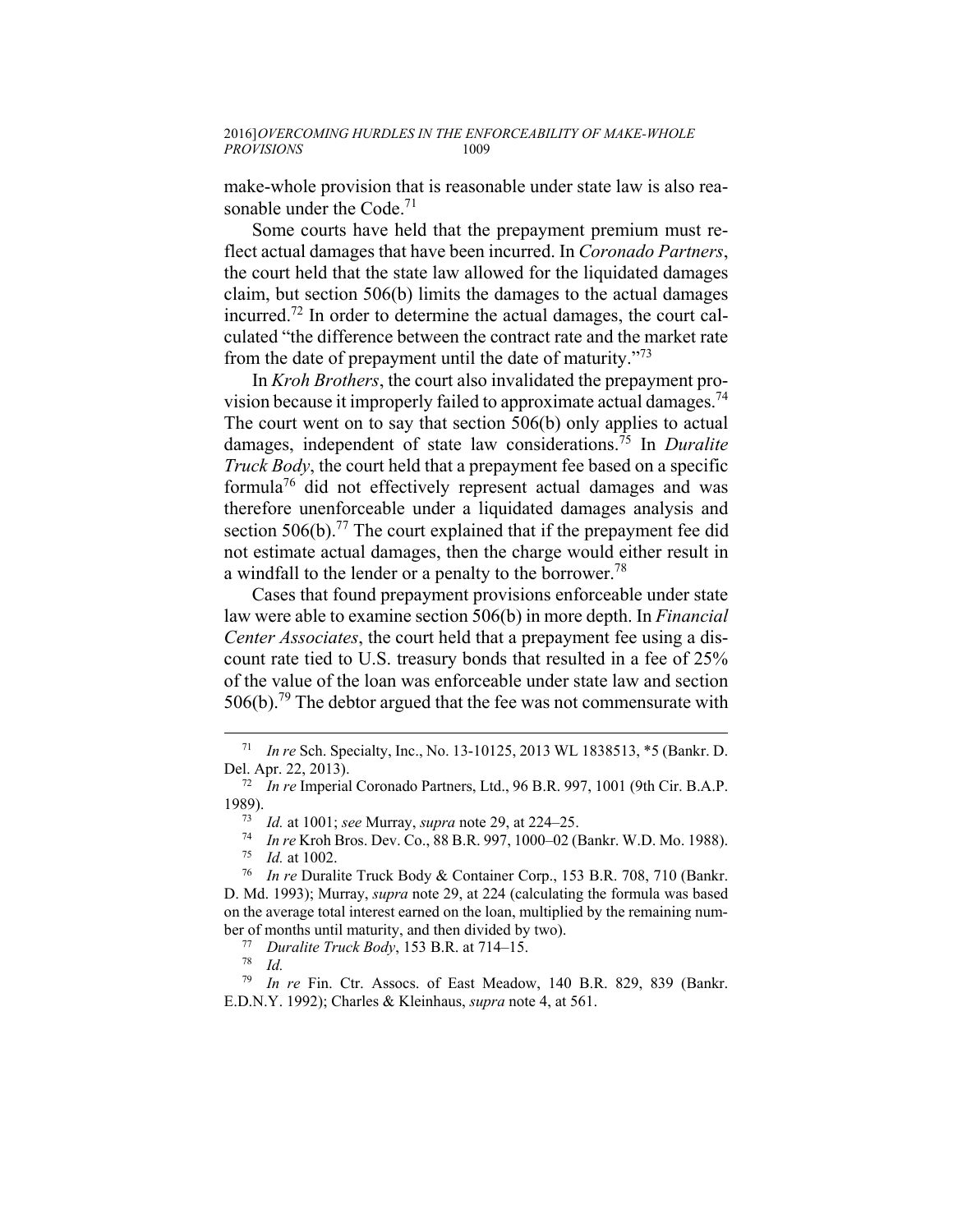actual damages.<sup>80</sup> However, the court rejected this argument and disagreed with the reasoning in *Skyler Ridge* and *Kroh Brothers*. 81 The court reasoned that damages are not easily proven because "many unknown factors" are present in determining actual damages.<sup>82</sup> The court noted that hindsight should not be used in determination of the reasonableness of the damages. $83$  With regard to section 506(b), the court stated that "at best we are willing to view the 'reasonable' standard of section 506(b) in the context of pre-payment clauses as a safety valve which must be used cautiously and sparingly as all discretionary powers that are not subject to close scrutiny and statutory standard."<sup>84</sup>

In *Anchor Resolution*, the debtor conceded that the prepayment premium was enforceable under state law, but contested that the provision must also be reasonable under the Code.<sup>85</sup> The court held that the formula for the premium was reasonable because unlike other cases that had a fixed rate of interest, here, the formula "accounts for changes in the Treasury rate, decreases over time, and has no 'minimum charge.'"86 The court found the premium reasonable for the formula used and the amount as a percentage of the principle. $87$ 

## B. *The Interaction Between Liquidated Damages and 506(b)*

Most courts agree that the first step in determining whether a make-whole provision is enforceable is to apply a liquidated damages analysis under state law.<sup>88</sup> Under section  $502(b)(1)$ , claims should be determined by applicable non-bankruptcy law, i.e., state liquidated damages. Courts should not hold that parties are only entitled to actual damages under a liquidated damages analysis because there are many uncertain variables that make it difficult to ascertain actual damages at the time the agreement was made. Also,

<sup>80</sup> *Fin. Ctr. Assocs. of East Meadow*, 140 B.R. at 835–36.<br><sup>81</sup> *Id.* at 837.<br><sup>82</sup> *Id.* at 837.<br><sup>84</sup> *Id.* at 839 (The court noted that it is possible that a clause is valid under state law and not under the Code because it is extremely unjust to the estate). 85 *In re* Anchor Resolution Corp., 221 B.R. 330, 341 (Bankr. D. Del. 1998);

Murray, *supra* note 29, at 228.<br><sup>86</sup> Anchor Resolution Corp., 221 B.R. at 341.<br><sup>87</sup> Id.

<sup>88</sup> *See supra* Part I.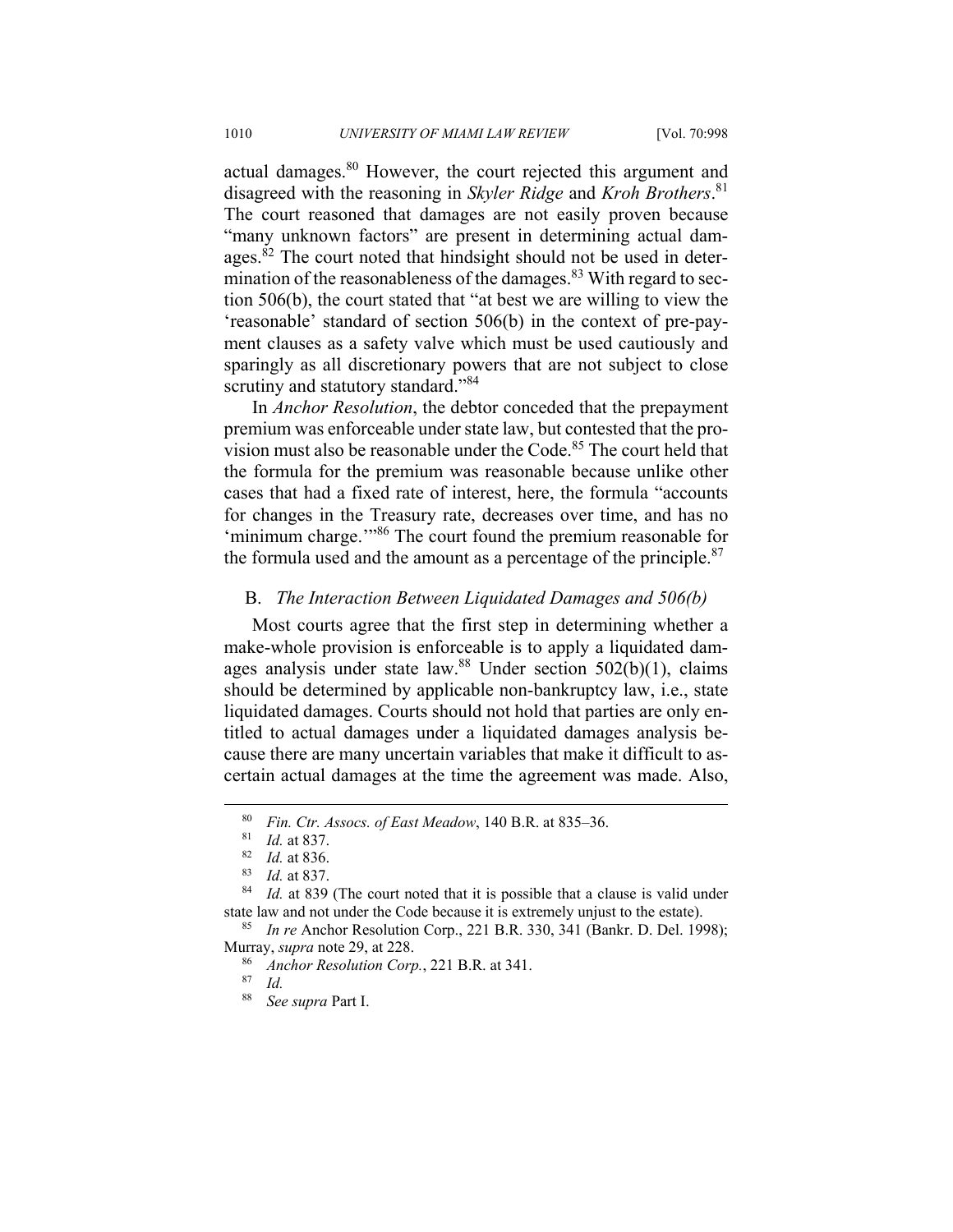damages should not be limited to actual damages when represented and sophisticated parties negotiated these agreements. This clash among courts between actual damages and the negotiated agreement illustrates that two goals of contract law, inside and outside of bankruptcy, are in conflict. These two goals are compensation for losses suffered and freedom of contract.<sup>89</sup>

The reasoning in *Skyler Ridge* and *AJ Lane* makes numerous assumptions about the ability of a lender to take the money from the prepaid loan and reinvest it into a similar transaction with a similar yield.90 These presuppositions assume low transaction costs, which may not be the case. The reasoning also assumes that determining actual damages at the time an agreement is made is quite simple. In reality, it is not simple at all. The courts in *Hidden Lakes* and *Financial Associates* found that there were many variables that were difficult to ascertain, such as the amount of interest lost on the prepaid loan; the costs and delays of obtaining a similar loan with another borrower; the applicable rate of return; the risk involved with the new loan; the extent and realizability of the collateral; and other uncertainties.91 As the court noted in *Financial Associates*, "[t]he mere need for a formula, and the existence of different formulas used by different lenders show that the actual loss to be incurred may be difficult to determine."92 Because of the impossibility of accurately predicting most variables in these types of loan agreements, courts should allow lenders to collect on prepayment fees regardless of whether they are representative of actual damages. Courts should not use the clarity of hindsight to interpret whether something was reasonable in calculating anticipated damages at the time of contracting. Parties to these types of agreements should be aware of the consequences of prepaying a loan even if the prepayment premiums end up being much larger than actual damages to the lender.

 <sup>89</sup> Hillinger & Hillinger, *supra* note 22, at 474. 90 *In re* Skyler Ridge, 80 B.R. 500, 504–06 (Bankr. C.D. Cal. 1987); *In re*  A.J. Lane & Co., Inc., 113 B.R. 821, 829–30 (Bankr. D. Mass. 1990).

<sup>&</sup>lt;sup>91</sup> Charles & Kleinhaus, *supra* note 4, at 562.<br><sup>92</sup> In re Fin. Ctr. Assocs. of East Meadow, 140 B.R. 829, 837 (Bankr. E.D.N.Y. 1992).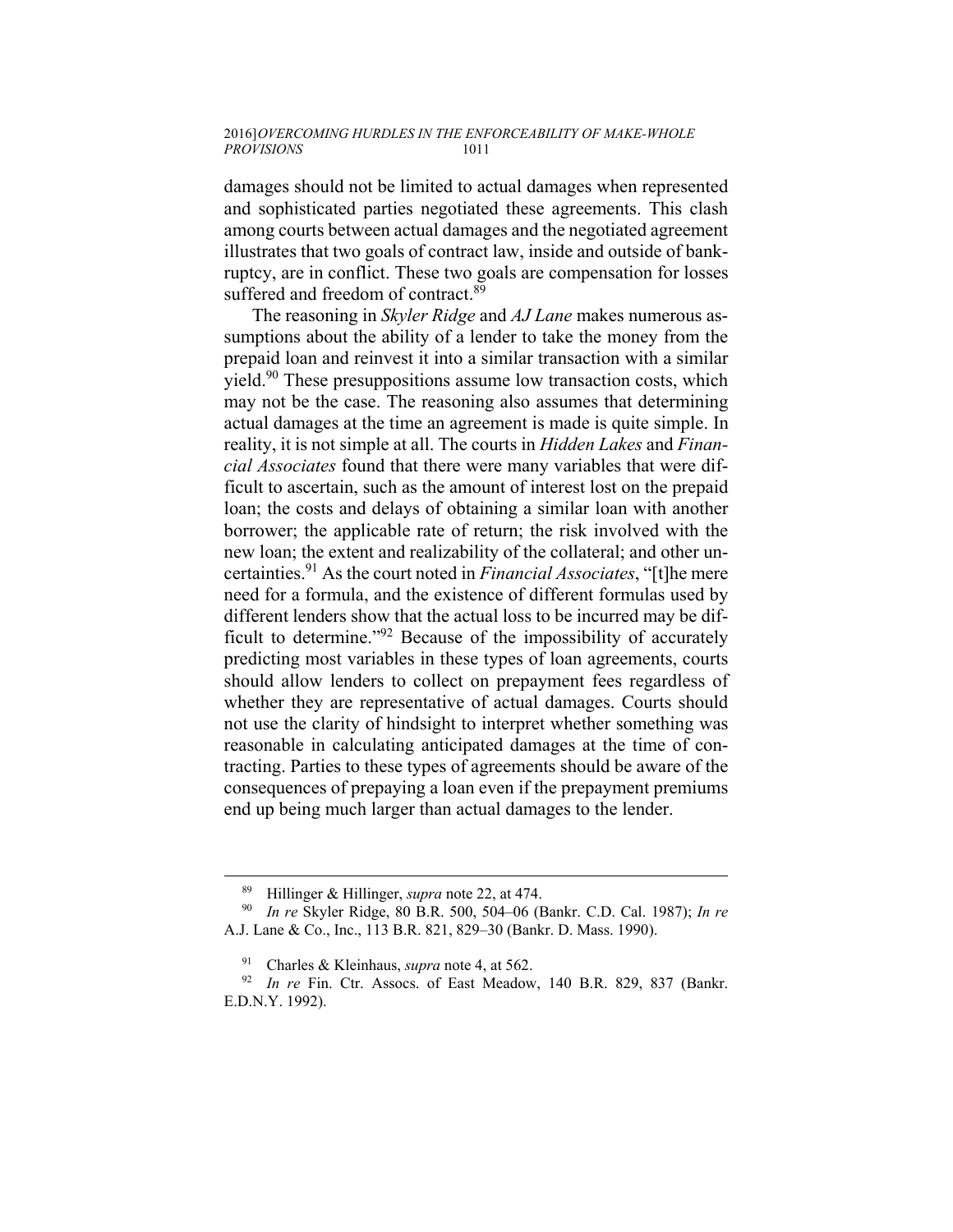The court's reasoning in *Financial Associates* and *Hidden Lakes* is most appropriate regarding the interaction between state liquidated damages and section 506(b). Liquidated damages provisions are necessary because it is hard to determine actual damages from large loans at the time the agreement was made. It is also most appropriate that make-whole provisions must separately pass a liquidated damages analysis under state law and the 506(b) reasonableness test. The Code seems to be a slightly stricter examination of the provisions on top of the liquated damages analysis. This conclusion comports with a distinction proffered by one court that just because a provision is enforceable under state law, does not mean it is reasonable under section  $506(b)$ .<sup>93</sup> Unless the provision is extremely inequitable, courts should leave the parties contractual relationships as intact as possible.<sup>94</sup> Sophisticated lenders specifically bargained for their interest and courts should not be disallowing it. However, courts should be entitled to reduce an inequitable claim by lessening the amount of a make-whole provision because the main goal of bankruptcy is equitable reorganization.

When lenders make loan agreements containing make-whole provisions, they should be aware that yield maintenance formulas are upheld more often because they are actually attempting to approximate damages. Courts will look at agreements that provide for a fixed fee or a percentage of the outstanding amount with greater scrutiny because such clauses do not attempt to approximate damages. However, yield maintenance formulas are more likely to be struck down as unmatured interest.<sup>95</sup>

### II. PLAIN MEANING INTERPRETATION

Courts have analyzed the plain meaning of contractual provisions to determine if make-whole and no-call provisions were triggered under a specific agreement. If a defeasance fee was not triggered under the agreement, a discussion of its enforceability is null

 <sup>93</sup> Hillinger & Hillinger, *supra* note 22, at 478. 94 *See In re* Fin. Ctr. Assocs. of East Meadow, 140 B.R. at 839.

<sup>95</sup> *See infra* Part III.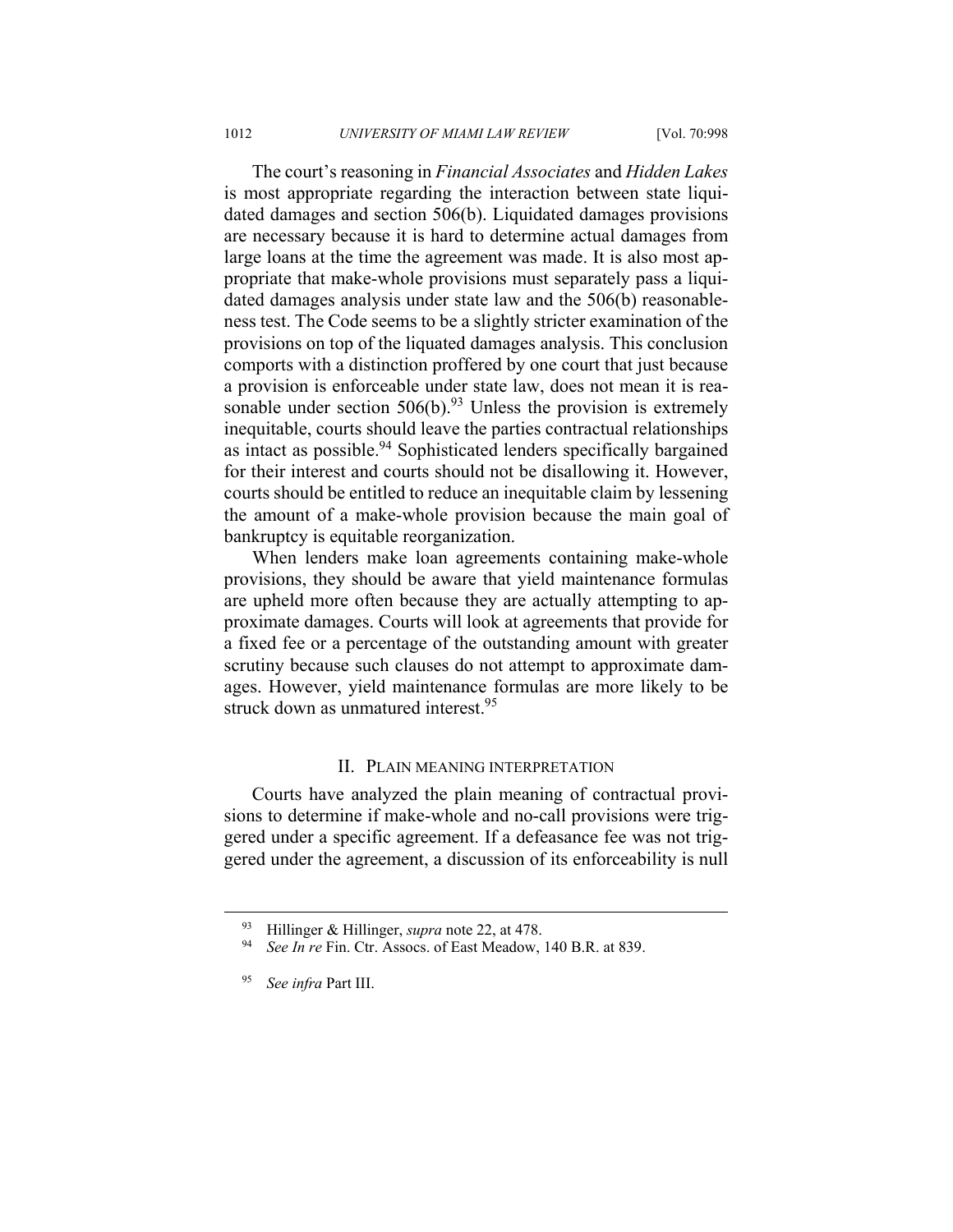and void. As discussed in Part  $II<sub>1</sub><sup>96</sup>$  the provision must also be enforceable under a state law liquidated damages analysis. *AMR Corp.*, *School Specialty*, and *GMX Resources* illustrate that courts will allow or disallow make-whole provisions based on whether or not contracts have been finely drafted to be triggered under the given circumstances.97

Additionally, there are questions of whether filing for bankruptcy affects the maturity date of the loan agreement. Courts have concluded under section  $502(b)(1)^{98}$  that filing for bankruptcy will accelerate the principle amount of all claims against the debtor.<sup>99</sup> Loan agreements can also provide that filing for bankruptcy is an event of default that accelerates the maturity date.<sup>100</sup> These situations implicate the larger policy question of whether acceleration of the loan should be determined by the Code or by private contract. If the prepayment provisions are no longer applicable because the payment is no longer prepayment, then there is no reason to go deeper into the analysis. The lender can provide in the loan documents that a prepayment fee is due as long as the loan's *original* maturity has not passed.101 As long as the loan's *original* maturity has not passed, the lender will likely be able to collect the prepayment premium inside or outside of bankruptcy.<sup>102</sup> The reason for acceleration provisions in loan agreements is to avoid any problems with the automatic stay that bankruptcy imposes. $103$  In other words, the question is, even if the clause is a valid liquidated damages clause, has the bankruptcy filing triggered that clause?

<sup>96</sup> *See supra* Part I. 97 John F. Ventola & Sean M. Monahan, *Caution: Make-Whole Provisions are Taken at Face Value*, LAW360 (Nov. 14, 2013), https://www.choate.com/uploads/1178/doc/Caution\_Make\_Whole\_Provi-

sions\_Are\_Taken\_At\_Face\_Value.pdf.<br>
<sup>98</sup> 11 U.S.C. § 502(b)(1) (2012).<br>
<sup>99</sup> Charles & Kleinhaus, sunga pote

<sup>99</sup> Charles & Kleinhaus, *supra* note 4, at 546. 100 *Id.*

See In re Chemtura Corp., 439 B.R. 561, 601 (Bankr. S.D.N.Y. 2010).

<sup>&</sup>lt;sup>102</sup> Charles & Kleinhaus, *supra* note 4, at 546.<br><sup>103</sup> Brian M. Resnick, Darren S. Klein & P. Alexandre De Richemont, *Bondholders Encounter Unexpected Turbulence: Second Circuit Grounds Make-Whole Provision in* AMR, 32 AM. BANKR. INST. J. 38, 39, 78 (Nov. 2013).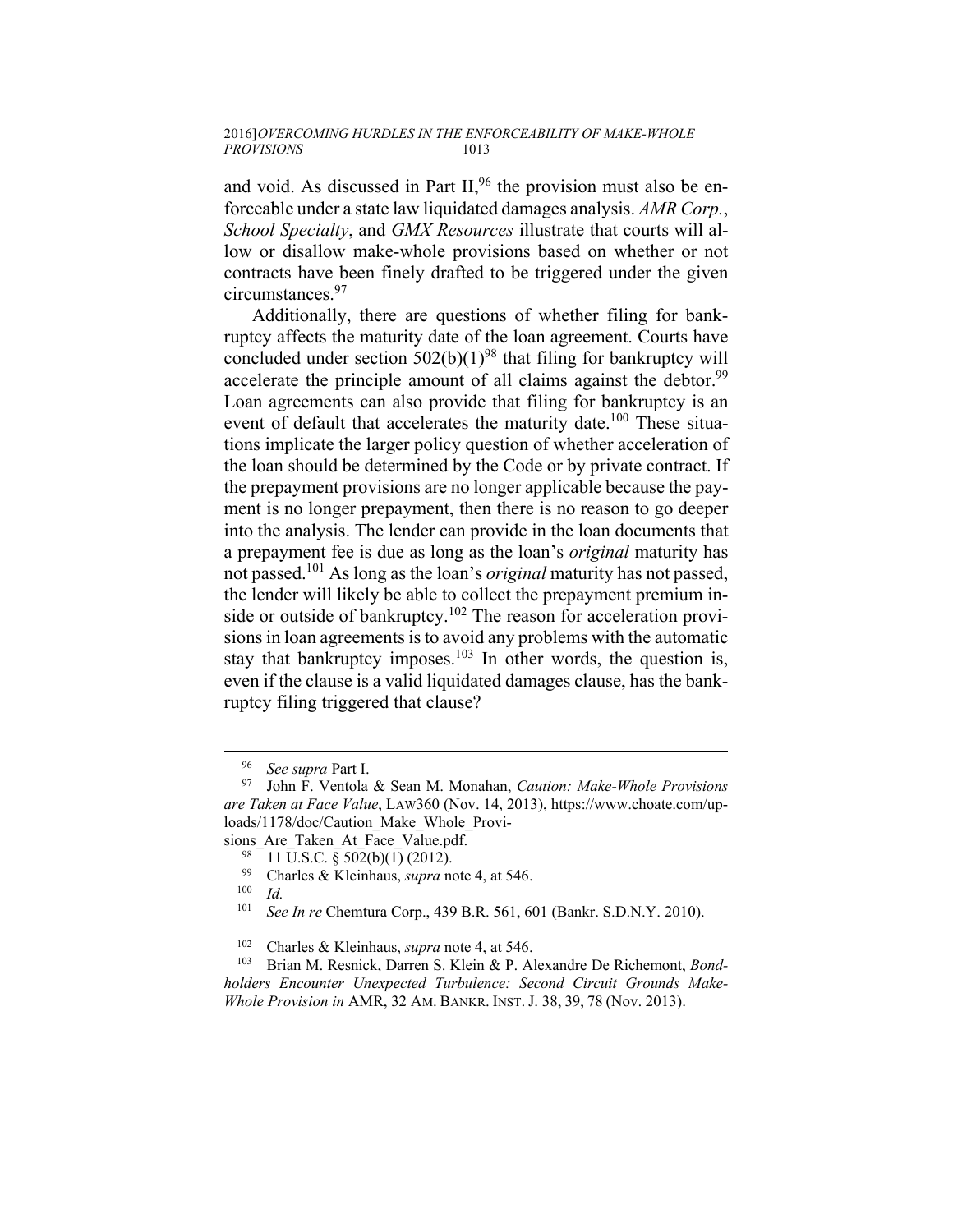In *AMR Corp*., the court held that the make-whole provision was unenforceable because the contract only provided for a premium if the prepayment was voluntary.104 American Airlines ("AMR Corp.") voluntarily declared bankruptcy.<sup>105</sup> However, according to the plain text of the contract, no make-whole premium was due upon automatic acceleration due to a bankruptcy default.<sup>106</sup>

U.S. Bank was the holder of certain notes stemming from a series of three transactions with AMR Corp.107 The contract between the two parties clearly stated that a make-whole premium will be due in the event of a voluntary redemption, but a premium will not be due in the event of a mandatory redemption.<sup>108</sup> U.S. Bank argued that AMR Corp.'s debt payment plan was properly construed as a voluntary prepayment and therefore subject to a make-whole premium.<sup>109</sup> U.S. Bank also argued that it did not choose to accelerate the debt as a remedy, which would make the payment a prepayment and trigger the prepayment premium.<sup>110</sup> In addition, U.S. Bank argued that these provisions were unenforceable ipso facto clauses.<sup>111</sup> Lastly, U.S. Bank argued that they should have been allowed to waive the acceleration of the debt or waive the event of the default.<sup>112</sup> When the bankruptcy court denied all of U.S. Bank's arguments, it appealed directly to the Second Circuit.<sup>113</sup>

The Second Circuit agreed with the bankruptcy court that a voluntary petition for bankruptcy was an event of default under the contract provisions and that this default automatically accelerated the debt (this was according to Section  $4.02(a)(i)$  of the indenture).<sup>114</sup> While the loan trustee had the option of accelerating in the event of other types of default, this was not the case with acceleration under

<sup>104</sup> U.S. Bank Trust Nat'l Ass'n v. AMR Corp. (*In re* AMR Corp.), 730 F.3d 88, 99–100 (2d Cir. 2013).<br><sup>105</sup> *Id.* at 95.<br><sup>107</sup> *Id.* at 99–00.<br><sup>107</sup> *Id.* at 92.<br><sup>108</sup> *Id.* at 98.<br><sup>109</sup> *Id.* at 98.<br><sup>110</sup> *Id.* 

 $\frac{111}{112}$  *Id.* <sup>112</sup> *Id.*

<sup>113</sup> Ventola & Monahan, *supra* note 97. 114 *In re AMR Corp.*, 730 F.3d at 99–100.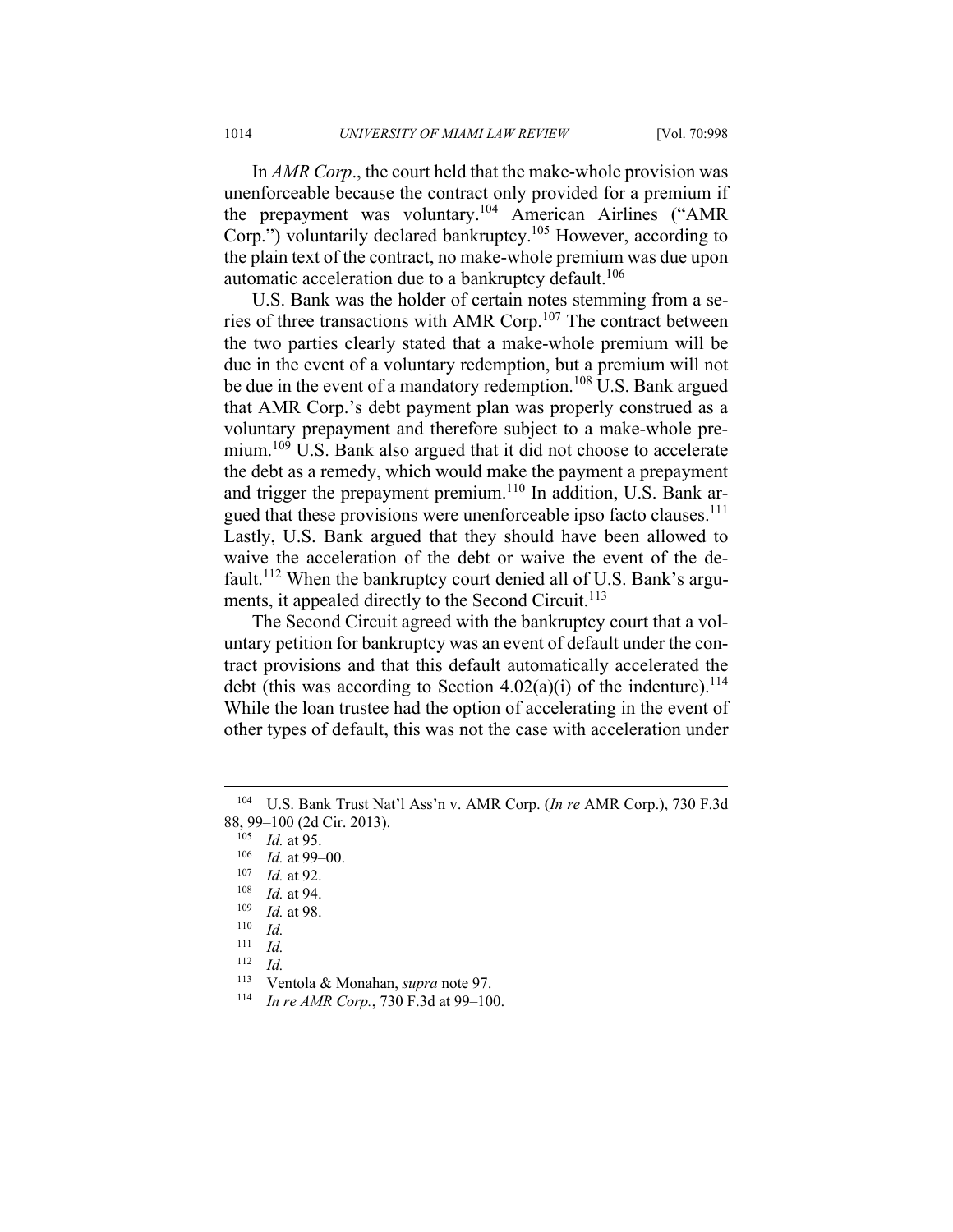a voluntary petition.115 U.S. Bank made the previously illustrated arguments attempting to refute the court's finding, but they were to no avail.<sup>116</sup>

The Second Circuit agreed with AMR Corp. that this was a postmaturity date repayment of an accelerated debt, instead of a prepayment, which would not trigger a make-whole premium under the contract.117 The court also held that this did not violate section 365(e) of the Code because it was not an executory contract, and a deacceleration of the debt would violate the automatic stay because it would modify the contractual rights of the parties.<sup>118</sup>

In *School Specialty*, the make-whole provision was enforced because sophisticated parties bargained for a premium to be paid due to an automatic acceleration of the loan.<sup>119</sup> School Specialty Inc. and a few affiliated companies entered into a credit loan agreement with Bayside for an aggregate principle amount of 70 million.<sup>120</sup> Under the credit loan agreement, the debtors were liable for a makewhole fee for prepayment or acceleration of the loan.<sup>121</sup> New York law governed this loan document.<sup>122</sup> The court determined that the provision was an enforceable liquidated damages clause because precedent supported the use of an interest rate tied to treasury bills as the basis for the premium.<sup>123</sup>

The committee argued that the provisions must also pass the section 506(b) reasonableness standard.<sup>124</sup> The court held that the premium was reasonable because it was not plainly disproportionate to the lender's probable loss.<sup>125</sup> The court did not actually say whether or not the standard even applied.126 The creditor's committee also argued that the premium should be disallowed as unmatured interest

1

<sup>&</sup>lt;sup>115</sup> *Id.* at 98.<br>
<sup>116</sup> *Id.* at 100.<br>
<sup>117</sup> Ventola & Monahan, *supra* note 97.<br>
<sup>118</sup> 11 U.S.C. § 365(e) (2012); *In re AMR Corp.*, 730 F.3d at 105–07.<br>
<sup>119</sup> Ventola & Monahan, *supra* note 97.<br>
<sup>120</sup> *In re Sch. Spe* (Bankr. D. Del. Apr. 22, 2013). 121 *Id.*

<sup>122</sup> *Id.* at \*2. 123 *Id.* at \*4. 124 *Id.*

<sup>125</sup> *Id*. at \*5. 126 *Id*.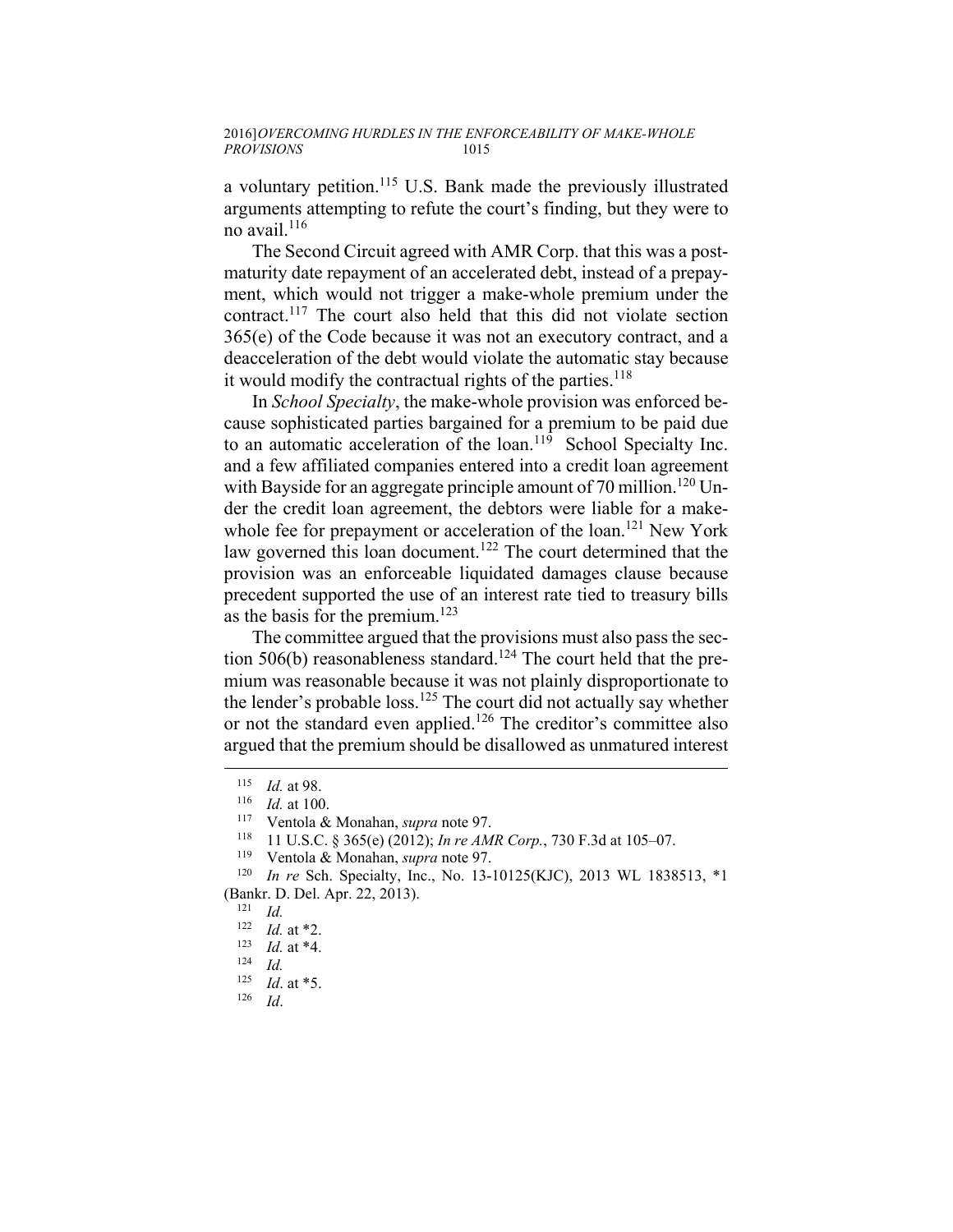because the payment was intended to compensate for lost future interest.127 The court held, in agreement with the majority of other courts, that the claim was not unmatured interest because the loan was fully matured under the contract due to the acceleration.<sup>128</sup>

In *GMX Resources*, the indenture clearly provided for a makewhole premium upon automatic acceleration due to bankruptcy.<sup>129</sup> The creditor's committee argued that it was a penalty, but the court held the provision was a permissible claim for liquidated damages.130 Similar arguments to the ones in *School Specialty* were made and rejected by the court.<sup>131</sup> In a recent bench ruling in *MPM Silicones*, the court held there was no unambiguous clause that made the make-whole premium due upon acceleration.<sup>132</sup> Section 6.02 of the agreement stated "the principle of, premium, if any, and interest on the notes shall ipso facto become and be immediately due and payable."133 The court held that this was not specific enough for the make-whole to be triggered by acceleration.<sup>134</sup>

# A. *Finely Drafted Agreements Are Key*

The courts in all of these cases looked to the plain meaning of the contract. While this sounds rather simple, the key to interpretation lies in whether the agreement requires a premium for post-acceleration repayment or only pre-maturity prepayment.135 In *AMR Corp.*, the agreement only provided for a make-whole premium upon prepayment.<sup>136</sup> Therefore, the court held that no premium was triggered by the automatic acceleration due to the bankruptcy filing.

<sup>&</sup>lt;sup>127</sup> *Id.* 128 *Id.* at \*5 (citing Skyler Ridge for the proposition that prepayment premiums mature at the time of the breach and do not represent unmatured interest).<br><sup>129</sup> Davidson, *supra* note 37, at 509.<br><sup>130</sup> *Id.*<br><sup>131</sup> *Id.*<br><sup>132</sup> *In re* MPM Silicones LLC No. 14-22503-rdd. 2014 WI. 4436335.

<sup>132</sup> *In re* MPM Silicones, LLC, No. 14-22503-rdd, 2014 WL 4436335 (Bankr. S.D.N.Y. Sept. 9, 2014); Geraldine Ponto & Ferve E. Ozturk, *Getting the Whole Make-Whole: Momentive and Energy Future Holdings Consider Equity*, 33 AM.

BANKR. INST. J. 38, 38–39 (Nov. 2014).<br>
<sup>133</sup> *MPM Silicones*, 2014 WL 4436335 at \*13.<br>
<sup>134</sup> *Id.* at \*14.<br>
<sup>135</sup> Resnick, Klein & De Richemont, *supra* note 103, at 38.<br>
<sup>136</sup> U.S. Bank Trust Nat'l Ass'n v. AMR Corp. (In 88, 103 (2d Cir. 2013).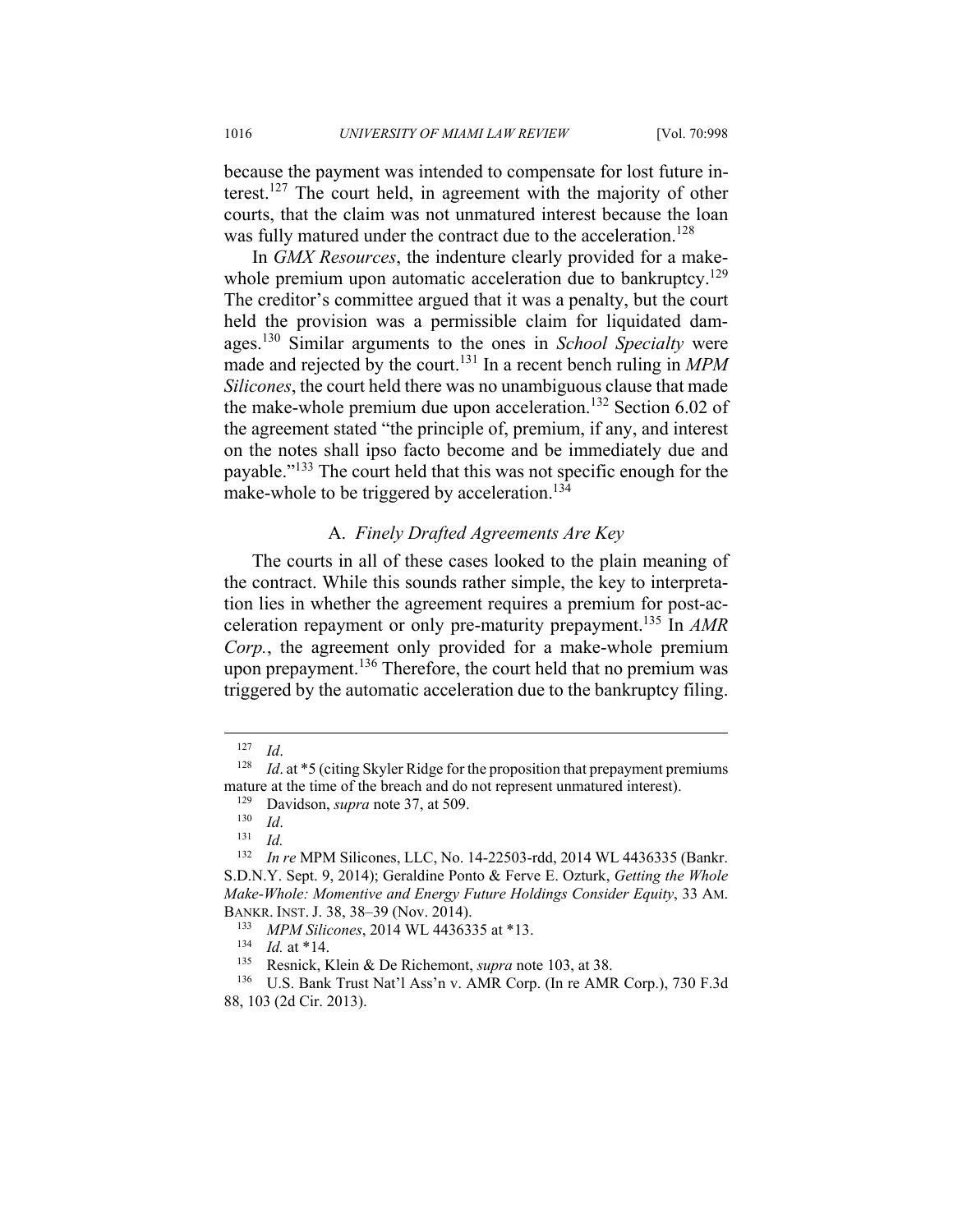137 In *GMX Resources* and *School Specialty*, the parties contracted for a make-whole premium in the event of prepayment or automatic acceleration.<sup>138</sup> In both cases, the court upheld the make-whole provisions. Bankruptcy courts seem hesitant to enforce make-whole provisions that are not clearly spelled out in the contract.<sup>139</sup> Many bankruptcy courts will look for reasons to disallow make-whole provisions in order to keep assets unencumbered for other creditors.<sup>140</sup> Drafters need to be acutely aware of this going forward.

When sophisticated lenders are fighting in bankruptcy, it is good policy for the court to give the lender nothing more than what it bargained for in order to protect other creditors. Sophisticated lenders should receive their bargained for exchange, but only to the extent that it is specifically included in the plain meaning of the contractual agreement. Lenders need to be aware of what they are putting in their contracts and whether or not it will hold up in court. It seems likely that these types of lenders will learn their lesson from *AMR Corp.* and begin to include make-whole provisions that are triggered by either prepayment or acceleration due to bankruptcy. Finely drafted loan agreements will prevent lenders' make-whole provisions from being disallowed due to ambiguities in the contract. Therefore, whether or not the prepayment premium has been triggered should become a non-issue in most cases.

## III. UNMATURED INTEREST UNDER SECTION 502(B)(2)

A final question is whether the make whole provision—even if a valid liquidated damages clause that was triggered in the bankruptcy—is impermissible "unmatured interest" under Section 502. Section 502 says a claim is allowed unless, among other things, it amounts to a payment for unmatured interest. Most courts have held that make-whole provisions are not subject to the Code's prohibition on unmatured interest. However, some courts and scholars believe that the majority view is just a way to get around section

<sup>137</sup> *Id.* at 103–04.<br>
<sup>138</sup> Resnick, Klein & De Richemont, *supra* note 103, at 38.<br>
<sup>140</sup> Ventola & Monahan, *supra* note 97

<sup>140</sup> Ventola & Monahan, *supra* note 97.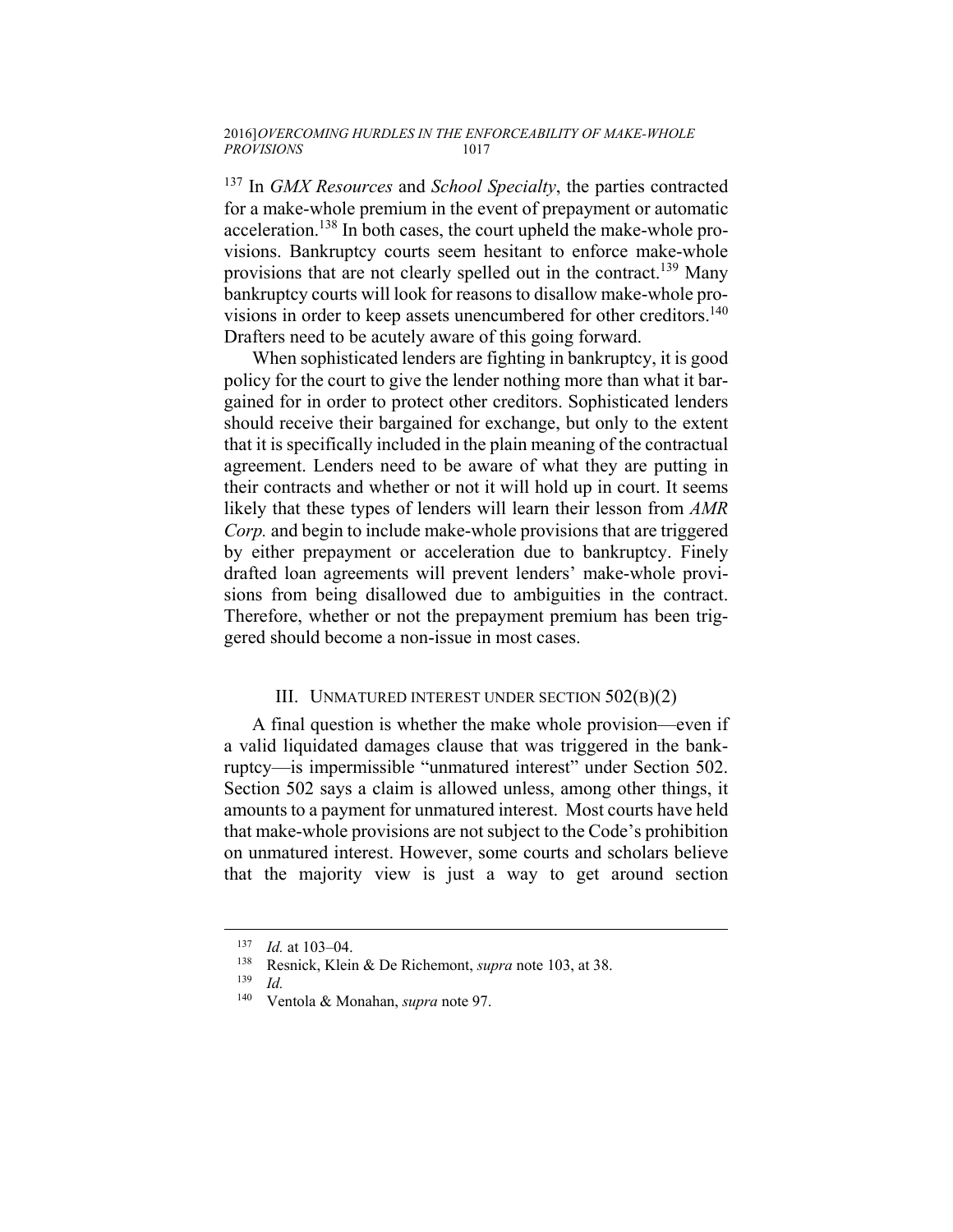$502(b)(2)$ .<sup>141</sup> Whether the lender is oversecured or undersecured is crucial to the analysis. The timing of the default and acceleration is also a key factor to be considered.

Section 502(a) of the Code states that a claim or interest, which is properly filed under section 501, is allowed, unless a party in interest objects.142 Generally, claims are allowed, unless a party in interest can point to an exception under section 502(b). Section 502(b)(1) of the Code states "such claim is unenforceable against the debtor and property of the debtor, under any agreement or applicable law for a reason other than because such claim is contingent or *unmatured*."143 Section 502(b)(2) states "such claim is for *unmatured interest*."144 Section 502(b)(2) is an exception to otherwise allowable claims that gives the party in interest the ability to object to a claim for unmatured interest.<sup>145</sup> Section 506(b) of the Code allows for an oversecured creditor, up to the value of the collateral, to collect interest on the claim and any reasonable fees, costs, or charges that are provided for in the loan documents.<sup>146</sup> Therefore, if a prepayment fee is considered unmatured interest, then it is not allowed under section 502. And if the claim is not allowed under section 502, then it is not a secured claim under section  $506$ .<sup>147</sup> For purposes of this Comment, it is assumed that section 506(b) precludes post-petition claims of interest and reasonable fees and charges to everyone excluding oversecured creditors.<sup>148</sup>

The biggest problem in the overall enforceability of make-whole provisions in bankruptcy is the interaction between liquidated damages and unmatured interest. The more the prepayment penalty is calculated as lost interest payments (actual damages), the more likely it will be enforceable under state law.<sup>149</sup> However, the more the prepayment penalty looks like unmatured interest, the less likely it will be enforceable under section 502(b)(2).

<sup>&</sup>lt;sup>141</sup> Knepper, *supra* note 23, at 41.<br>
<sup>142</sup> 11 U.S.C. § 502(a) (2012).<br>
<sup>143</sup> 11 U.S.C. § 502(b)(1) (2012) (emphasis added).<br>
<sup>144</sup> 11 U.S.C. § 502(b)(2) (2012) (emphasis added).<br>
<sup>145</sup> 11 U.S.C. § 506(b) (2012).<br>
<sup>145</sup>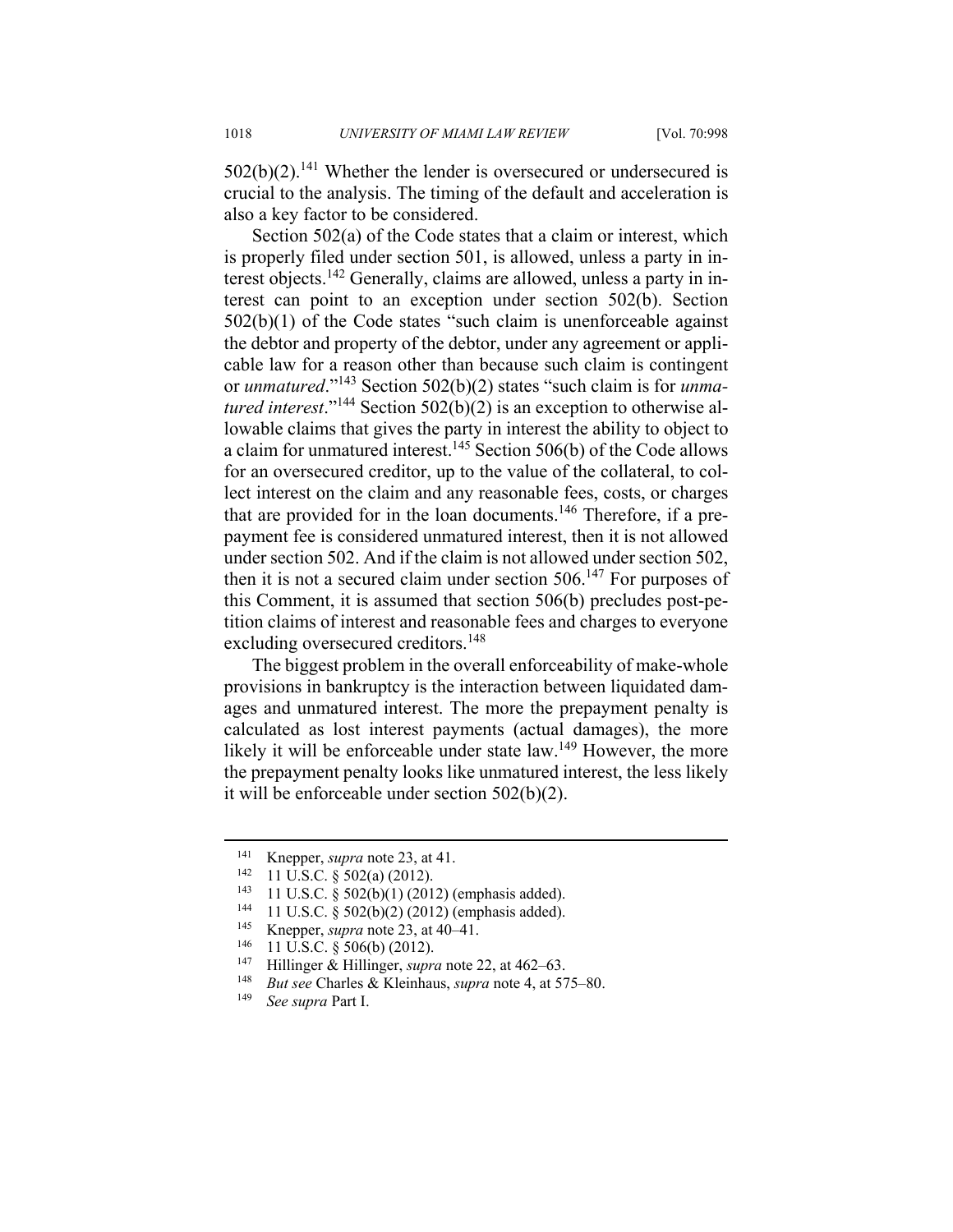### 2016] *OVERCOMING HURDLES IN THE ENFORCEABILITY OF MAKE-WHOLE PROVISIONS* 1019

Some scholars argue that sections 502(b)(2) and 506(b) must be read in conjunction with each other.<sup>150</sup> When doing so, these scholars argue it becomes clear that the Code only wanted the oversecured creditor to be able to accrue post-petition interest.151 The Supreme Court held in *United Savings Association of Texas* that an undersecured creditor is not entitled to lost interest.<sup>152</sup> Section 506(b) provides for an exception to section 502(b)(2) for oversecured creditors if the agreement allows for reasonable fees, costs, or charges.153 The majority view is that section  $502(b)(1)$  acts to accelerate all debts at the petition date.<sup>154</sup> Even though a claim may be unmatured before the filing, the bankruptcy petition has matured the debt.<sup>155</sup>

The minority view is that although the unmatured claim is allowable under section 502(b)(1), the nine prohibitions are cumulative, and section 502(b)(2) clearly does not allow for unmatured interest.<sup>156</sup> These scholars view section  $502(b)(2)$  as a specific prohibition to section 502(b)(1)'s general allowance of a claim for a make-whole provision for undersecured creditors.<sup>157</sup> When a debtor cannot even pay all the principle amounts of its debt, it would be inequitable to allow certain creditors to deplete the pool of assets by collecting interest.158 Once bankruptcy is filed, the Code displaces state law. In the context of make-whole provisions, these scholars argue that the bargained for premiums can be disallowed when it cuts against section 502(b)(2)'s prohibition on unmatured inter $est<sup>159</sup>$ .

Courts that hold prepayment clauses are not unmatured interest base their holdings on the view that everything has matured pursuant to the terms of the contract.160 If everything has matured pursuant to

<sup>150</sup> Knepper, *supra* note 23, at 41.<br>
<sup>151</sup> *Id.*<br>
<sup>152</sup> United Savings Ass'n of Texa

United Savings Ass'n of Texas v. Timbers of Inwood Forest Associates, Ltd., 484 U.S. 365, 373 (1988); Knepper, *supra* note 23, at 41.

<sup>153</sup> Knepper, *supra* note 23, at 41. 154 *Id.*

*Id.* 

<sup>156</sup> *Id.*

 $\frac{157}{158}$  *Id.* 

<sup>158</sup> *Id.* at 96. 159 *Id.*

Charles & Kleinhaus, *supra* note 4, at 580.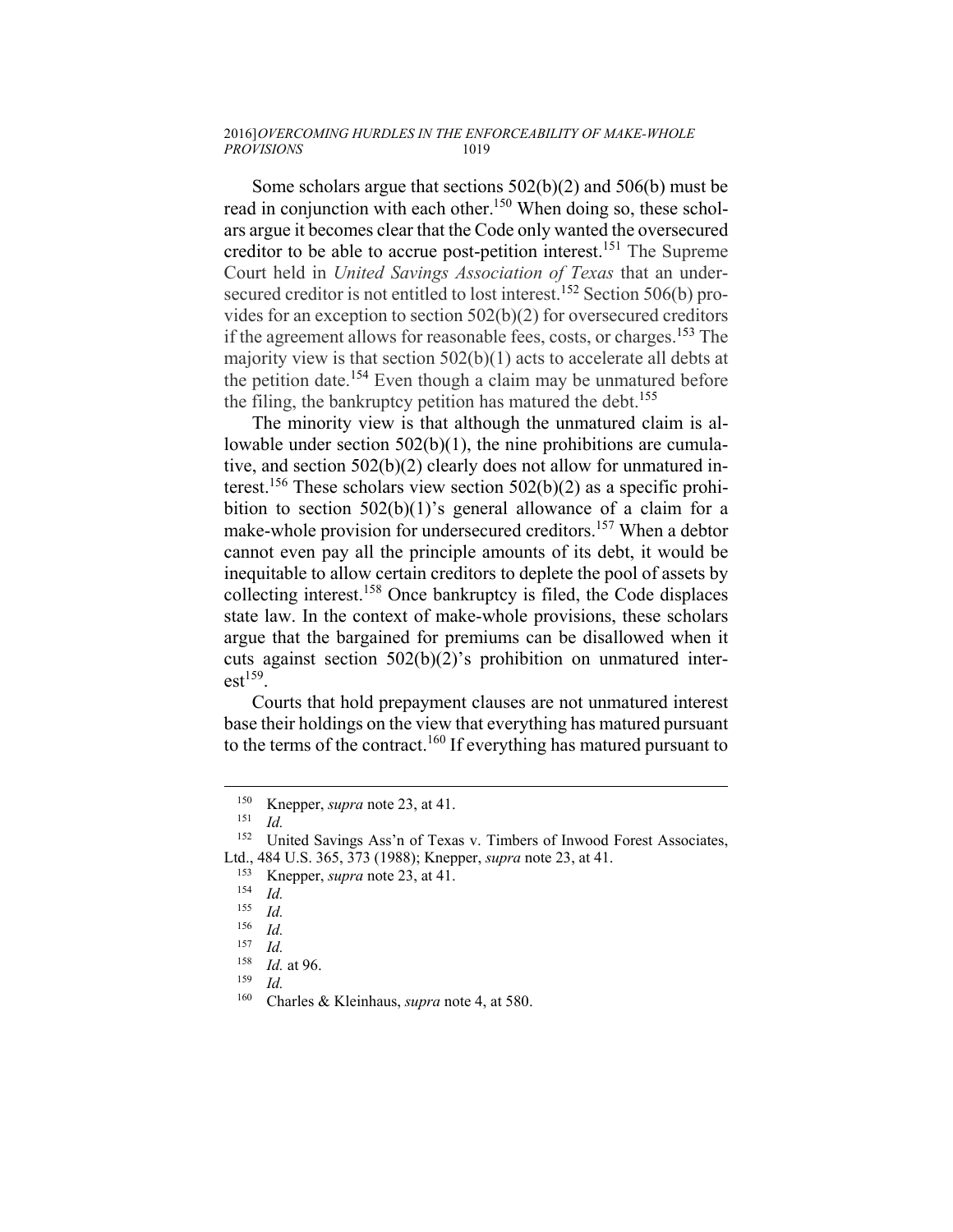the contract, then nothing is still unmatured when the right to payment of the loan in full has been triggered.<sup>161</sup> Therefore, section 502(b) doesn't apply even though the premium is essentially equal to the present value of the remaining interest payments.<sup>162</sup> It is much easier to invalidate a yield maintenance formula as unmatured interest as compared to a fixed fee because a fixed fee looks nothing like unmatured interest.<sup>163</sup> The analysis is made easier if acceleration happens before the bankruptcy petition. In *Hidden Lake*, Aetna argued that the prepayment fee is matured, is not interest, and is part of its claim.164 The court held that this claim is not for unmatured interest because the charge matured at the time the debt was accelerated.<sup>165</sup> It did not matter that the premium was, in essence, for the estimated interest.<sup>166</sup> However, the court did note that result might be different if there had been no prepetition acceleration.<sup>167</sup>

The minority view holds that make-wholes are just an attempt to collect a loss in interest income and that is exactly what 502(b)(2) is attempting to stop.168 In *Ridgewood Apartments*, the court disallowed a make-whole provision as a claim for unmatured interest because the claim was for contingent interest that was not matured at the time of the bankruptcy filing.<sup>169</sup> The lender, Fannie Mae, accelerated the debt prior to the debtor voluntarily filing for bankruptcy.170 The contract stated that the premium would be due if the prepayment was voluntary or involuntary.171 The court held that the prepayment must actually take place under the terms of the contract in order for the make-whole premium to be triggered.<sup>172</sup> Because this claim was for contingent interest that was not due at the petition

 $\frac{161}{162}$  *Id.* 

<sup>162</sup> *Id.* at 581. 163 *Id.*

<sup>164</sup> *In re* Hidden Lake Ltd. P'ship, 247 B.R. 722, 730 (Bankr. S.D. Ohio 2000). 165 *Id.*

 $\frac{166}{167}$  *Id.* 

 $\frac{167}{168}$  *Id.* 

<sup>&</sup>lt;sup>168</sup> Charles & Kleinhaus, *supra* note 4, at 580.<br><sup>169</sup> *In re* Ridgewood Apartments of Dekalb Cnty., Ltd., 174 B.R. 712, 720–21 (Bankr. S.D. Ohio 1994). 170 *Id.* at 716. 171 *Id.* at 720. 172 *Id.*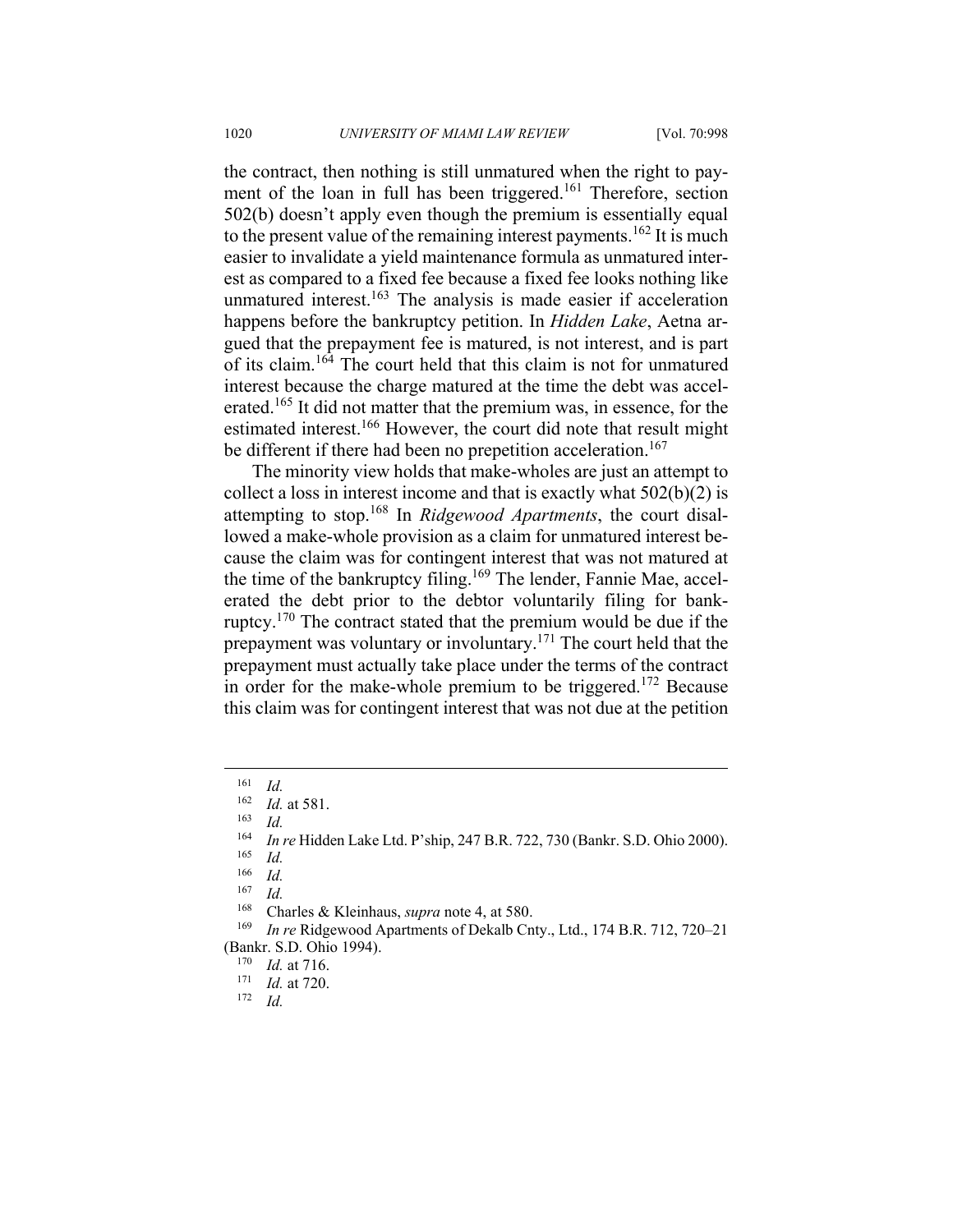date, an undersecured creditor will not be able to claim such amount.<sup>173</sup>

Recently, in *Hyde Park*, the court held that a yield maintenance make-whole provision was correctly construed as unmatured interest.<sup>174</sup> Here, the debtor borrowed approximately \$50 million secured by the hospital's real estate.<sup>175</sup> The court first held that the premium was not an unenforceable penalty.<sup>176</sup> The court then went on to hold that the premium was unmatured interest.177 The court reasoned that the premium was unmatured at the time of the petition because the premium was triggered three months after the petition date by an acceleration of the loan due to a default.<sup>178</sup> While the loan agreement did not define "interest," the court found that the economic substance of the premium was indeed interest because it accelerated the interest on the loan that had not been accrued and made it all due immediately.<sup>179</sup> The court compared the premium to an original issue discount, which courts have determined is definitely interest.<sup>180</sup> The court also held that a premium can be a valid liquidated damages claim and still be disallowed as unmatured interest.181 *Hyde Park* illustrates that post-petition claims for a prepayment premium will have a harder time getting around the Code's prohibition on unmatured interest.

<sup>173</sup> *Id.*

<sup>174</sup> Ferve Ozturk, *Timing is Everything: Disallowing Prepayment Premiums*, LAW360 (May 28, 2014), http://www.law360.com/articles/541196/timing-is-everything-disallowing-prepayment-premiums. 175 Paloian v. LaSalle Bank National Association (*In re* Doctors Hosp. of

Hyde Park, Inc.), 508 B.R. 697, 701 (Bankr. N.D. Ill. 2014).<br><sup>176</sup> *Id.* at 703.<br><sup>177</sup> *Id.* at 706.<br><sup>178</sup> *Id.* at 705

<sup>&</sup>lt;sup>179</sup> *Id.* at 705.<br><sup>180</sup> *Id.* at 706.<br><sup>181</sup> *Id: but see in re* Trico Marine Services, Inc., 450 B.R. 474, 480–81 (Bankr.) D. Del. 2011) (holding that the make-whole was in the nature of liquidated damages and not unmatured interest. This assumes that the two are mutually exclusive).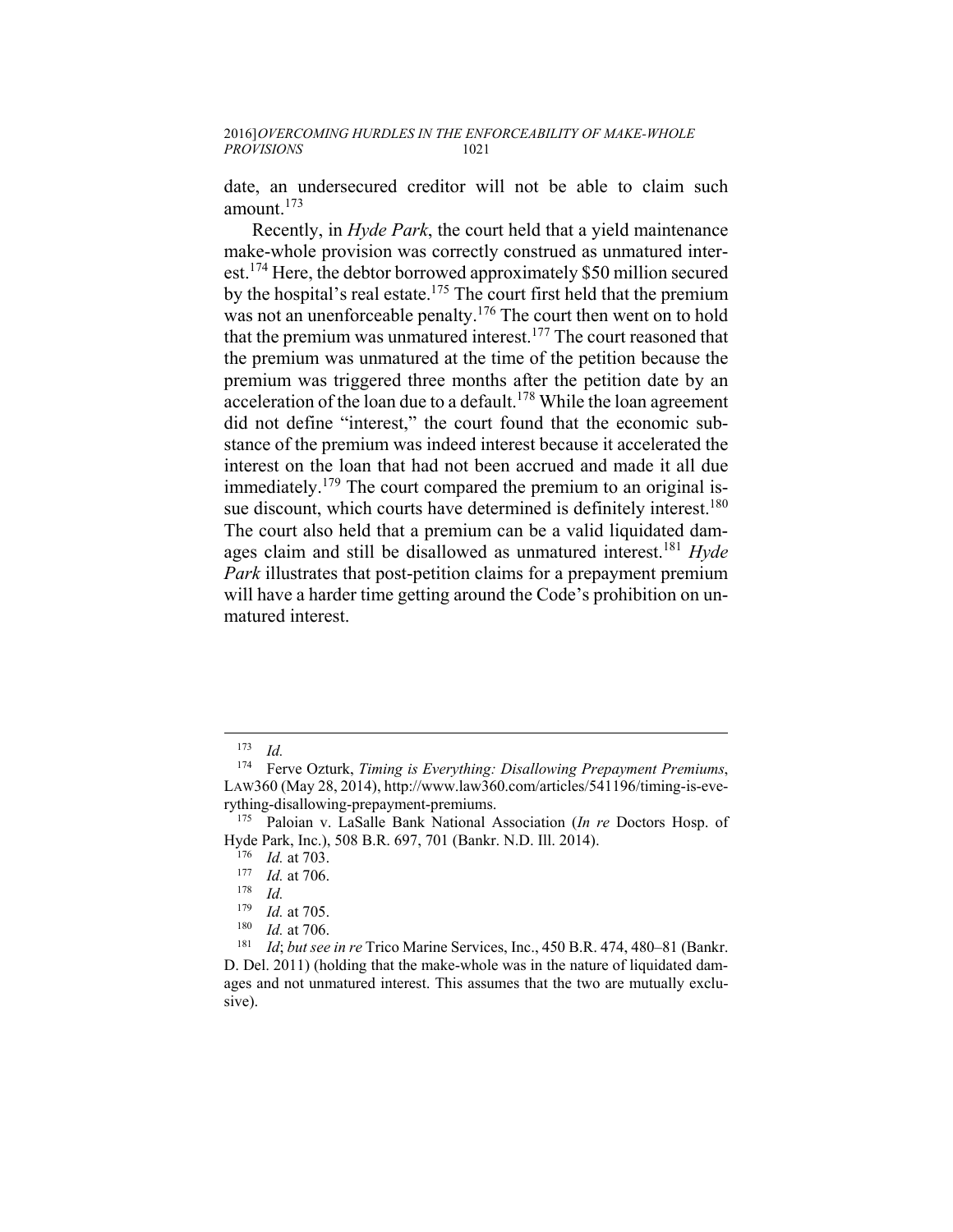# A. *Analysis of the Applicability of Section 502(b)(2) to Make-Whole Provisions*

Some scholars argue that oversecured creditors that have a claim under section 506(b) are not subject to section 502(b)(2)'s prohibition on unmatured interest.<sup>182</sup> However, this should not be the case. Section 506(a)(1) says that "an *allowed* claim of a creditor secured by a lien . . . is a secured claim."<sup>183</sup> Section 502 tells us what an "allowed claim" is, and section 502(b) excludes unmatured interest. Therefore, if a prepayment penalty is construed as unmatured interest, then it should not be allowed under section 502. And if it's not allowed under section 502, then it's not a secured claim for an oversecured creditor. If the creditor is undersecured, it does not fall under section 506(b)'s protection and will not be able to collect on a prepayment fee anyway.

These discrepancies present a substance versus form argument of whether section 502(b) should apply to make-whole premiums at all. The Code does not define unmatured interest. Case law has defined unmatured interest as "interest that is not yet due and payable at the time of a bankruptcy filing, or is not yet earned."184 One can argue that a prepayment fee is a charge that looks nothing like interest in form.185 This argument is easier to make when the fee is a flat rate or a fixed percentage of the outstanding loan. When the fee is based on a yield maintenance formula, it looks much more like interest.186 On the substance side, it can be argued that one should not be able to get around section 502(b)(2) by calling unmatured interest a make-whole provision.187 A yield maintenance make-whole provision is usually a complex formula that approximates the present value of all unmatured interest at the time of default.

Section 502(b)(2) should stop make-wholes that are triggered once in bankruptcy where the loans are clearly not matured on the

<sup>182</sup> Knepper, *supra* note 23, at 40–41.

<sup>&</sup>lt;sup>183</sup> 11 U.S.C. § 506(a)(1) (2012) (emphasis added).<br><sup>184</sup> HSBC Bank USA, Nat'l Ass'n v. Calpine Corp., No. 07 Civ 3088(GBD), 2010 WL 3835200, \*5 (S.D.N.Y. Sept. 15, 2010).<br><sup>185</sup> Warner, *supra* note 12.<br><sup>186</sup> Id.

<sup>187</sup> *Id.*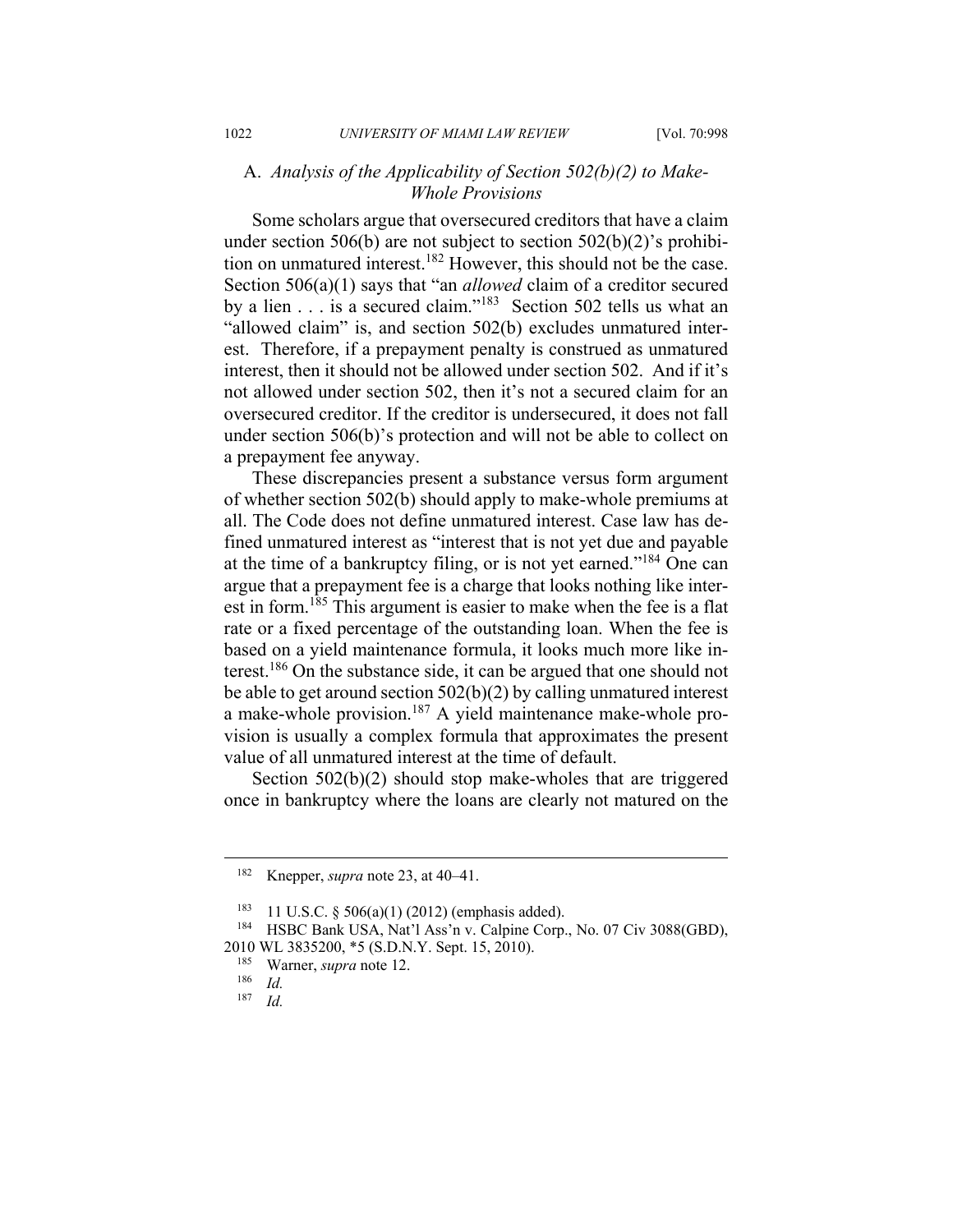petition date. Make-wholes should be allowed when the debt is accelerated prior to bankruptcy and the provision has been triggered. The real question that courts need to decide definitively is whether section 502(b)(2) is a block to make-wholes when the acceleration is automatic due to a bankruptcy filing. It is hard to say with a straight face that the present value of all unmatured interest payments is not unmatured interest under 502(b)(2). However, the majority of courts have accepted the argument that nothing is still unmatured when the debt is automatically accelerated due to a bankruptcy filing.

The imposition of yield maintenance type prepayment fees is a preferable lending policy. These are more likely to be accepted under state liquidated damages analysis, as mentioned in Part II.<sup>188</sup> Courts have been reluctant to follow the minority view of disallowing premiums because they are unmatured interest. Therefore, overall, the make-whole is more likely to be enforced if a yield maintenance type fee is implemented.

## IV. SOLVENT SITUATIONS

Many relevant assumptions in insolvent cases, such as the bankruptcy court's goal of equitable distribution, do not apply in solvent cases.189 In insolvent cases, the bankruptcy court must use its discretion in order to fairly distribute assets to creditors.<sup>190</sup> It would not be equitable to allow one creditor to impose a massive prepayment premium or collect interest when the other creditors are not going to get their principle back.<sup>191</sup> If the proverbial pie is big enough to satisfy all creditors, then any prepayment provision that is enforced in full does not serve to injure other creditors of the estate.<sup>192</sup> While it is the exceptional situation that a debtor is solvent in bankruptcy, some scholars argue that undersecured and unsecured creditors

<sup>188</sup> *See supra* Part I.

<sup>189</sup> Charles & Kleinhaus, *supra* note 4, at 582. 190 *Id.*

 $\frac{191}{192}$  *Id.* 

<sup>192</sup> *Id.*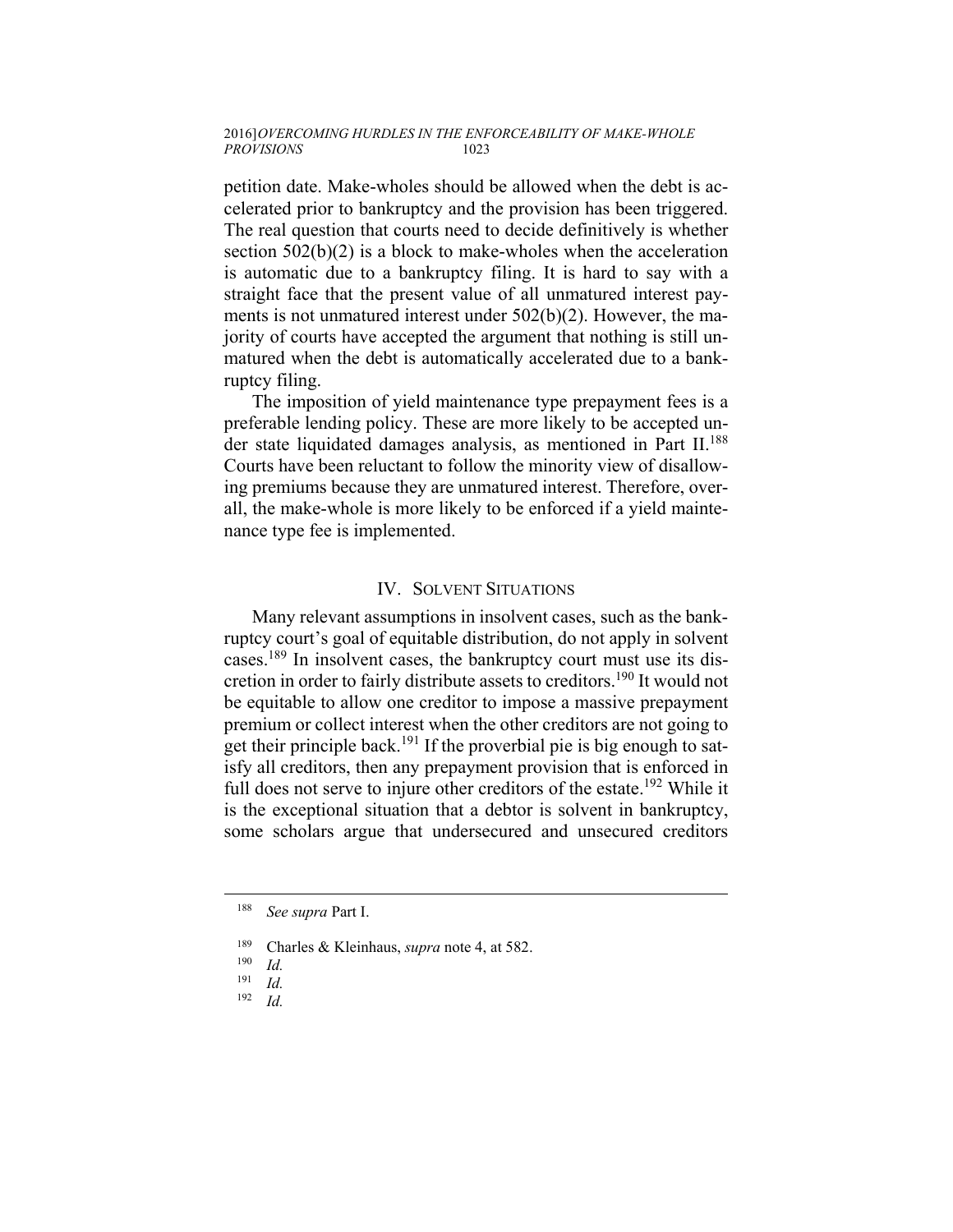1024 *UNIVERSITY OF MIAMI LAW REVIEW* [Vol. 70:998

should also be allowed to collect interest notwithstanding section  $502(b)(2)$ <sup>193</sup>

Recently, in *Energy Future Holdings*, the court allowed discovery to determine whether the debtor was solvent.<sup>194</sup> The court stated that "even in bankruptcy, a solvent debtor cannot escape its contractual obligations, but an insolvent debtor may rely on equitable principles to argue [that] the premium should be reduced or not paid."195 If the debtors were solvent, then the provisions of the contract would be strictly enforced under the applicable state law.<sup>196</sup>

If an agreement contains a no-call provision, but does not expressly provide for damages upon breach of the no-call, then courts have held that there is not a secured claim because the damages were not provided for under the agreement.<sup>197</sup> However, there may be unsecured claims. Also, the lender may have a claim for common law damages even if all prepayment premiums are inapplicable due to acceleration.198 Courts will allow damages from a breach of a nocall only in solvent scenarios. As shown in *MPM Silicones*, the lender's claim for damages from a breach of a no-call provision in an insolvent scenario was rejected as unmatured interest.<sup>199</sup>

*Chemtura* may have laid some much needed groundwork in interpreting make-whole and no-call provisions. In *Chemtura*, there were two sets of notes with maturity dates of 2016 and 2026.<sup>200</sup> The 2016 notes contained a make-whole provision, and the 2026 notes contained a no-call provision.<sup>201</sup> The settlement, under the plan of reorganization in Chapter 11 bankruptcy, proposed an allowed claim of 50 million dollars under the make-whole provision to the holders

<sup>193</sup> *Id.* at 583. 194 *In re* Energy Future Holdings Corp., 513 B.R. 651 (Bankr. D. Del. 2014); Ponto & Ozturk, *supra* note 132, at 39.<br><sup>195</sup> *Energy Future Holdings*, 513 B.R. at 658.

 $\frac{196}{197}$  *Id.* 

<sup>197</sup> David S. Elkind & James Chang, *The Treatment of No-Call Provisions, Prepayment Premiums, and Make-Whole Damages Under the Bankruptcy Code*, 7-5 PRATT'S J. BANKR. L. 387, 388–97 (July/August 2011). 198 *Id.*

<sup>&</sup>lt;sup>199</sup> See in re MPM Silicones, LLC, No. 14-22503-rdd, 2014 WL 4436335 (Bankr. S.D.N.Y. Sept. 9, 2014); Ponto & Ozturk, *supra* note 132, at 38–39.

<sup>&</sup>lt;sup>200</sup> In re Chemtura Corp., 439 B.R. 561, 568 (Bankr. S.D.N.Y. 2010).<br><sup>201</sup> Id. at 570.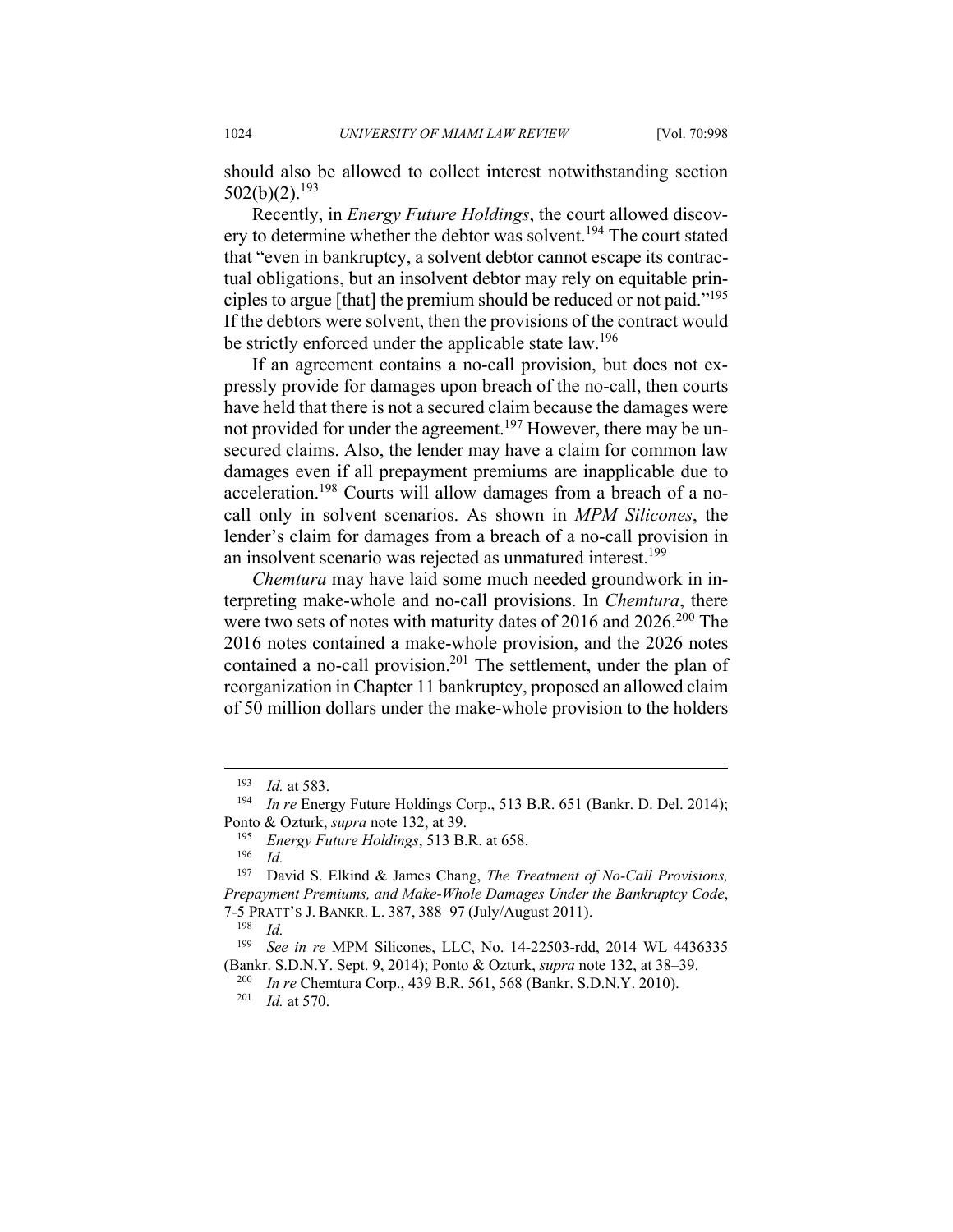of the 2016 notes.<sup>202</sup> The equity committee challenged the reasonableness of this settlement because the allowed claim was 42% of the make-whole provision and 39% of the no-call provision if the provisions were found enforceable. 203 It is to be noted that the court was not deciding the issues on the merits, but simply whether or not the settlement reached the level of reasonableness required by the Bankruptcy Code.<sup>204</sup>

The court suggested that a two-prong test to determine the enforceability of these provisions was necessary.<sup>205</sup> First, the court would determine whether or not the provision was triggered under the agreement and whether or not this was an enforceable state law claim, which includes calculating the amount due in order to determine if it is a penalty.<sup>206</sup> The indenture document's make-whole provisions did not address whether or not a premium was triggered due to an automatic acceleration under a bankruptcy filing.<sup>207</sup> The indenture with the maturity date in 2016 contained separate definitions of "maturity" and "maturity date."208 The court concluded that the acceleration only affected "maturity."209 Therefore, the "maturity date" was never changed and the prepayment occurred before the "maturity date," which triggered the prepayment premium.<sup>210</sup> The court also stated that the yield maintenance formula would require more investigation to determine if it was a disallowable penalty.<sup>211</sup> Nevertheless, the court noted that it would be reluctant to disallow the provision because sophisticated parties negotiated the contract.<sup>212</sup>

Second, if the provision were enforceable under state law, the court would have to determine if the special considerations in the

- 
- 
- <sup>207</sup> *Id.* at 598. 208 *Id*. at 601. 209 *Id*. 210 Davidson, *supra* note 37, at 506. 211 *Chemtura Corp.*, 439 B.R. at 600. 212 *Id.*
- 

<sup>202</sup> *Id.* at 596. 203 *Id.* at 597. 204 *Id.* at 600. 205 *Id.*

 $\frac{206}{207}$  *Id.*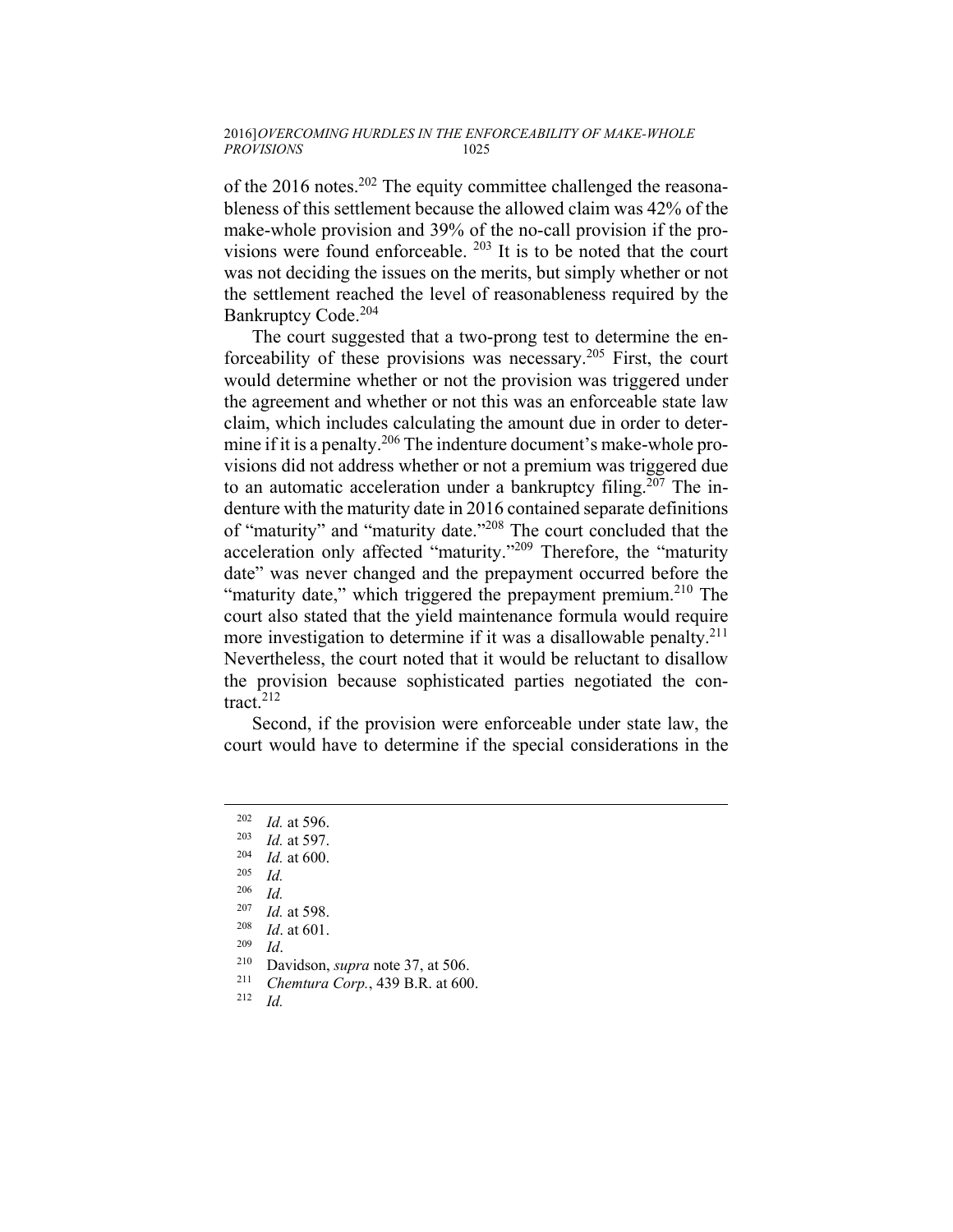Bankruptcy Code would also allow the claim.<sup>213</sup> These special considerations are whether or not section 502(b)(2) or 506(b) require disallowance or reduction of the claim.<sup>214</sup> The court stated that section 502(b)(2) should only apply to situations where the debtor was insolvent, which was not the case here. $215$ 

It is helpful to discuss the two prongs of this proposed test in the context of other relevant cases. The *Chemtura* court discussed multiple recent decisions in order to reach its conclusion that the settlement was reasonable.<sup>216</sup> In *Calpine*, the debtors filed for Chapter 11 bankruptcy on December 5,  $2005.<sup>217</sup>$  Prior to the petition date, one of Calpine's subsidiaries entered into a series of three lien financings for approximately 2.6 billion.<sup>218</sup> The debtors filed a motion to seek financing in order to, among other things, repay the subsidiary's debt.219 The refinancing would replace high interest rate debt with low interest rate debt, and this would save the company around 100 million.<sup>220</sup> Calpine subsidiary's secured lenders raised objections arguing that they were entitled to make-whole premiums.<sup>221</sup> Six of the seven tranches of the debt had no-call provisions.<sup>222</sup> The court cited many cases illustrating that, although no-call provisions are generally enforced outside of bankruptcy, upholding no-call provisions in bankruptcy would defeat the goal of equitable reorganization.<sup>223</sup> "The essence of bankruptcy reorganization is to restructure debt . . . and adjust debtor-creditor relationships."<sup>224</sup> All of the loan agree-

ments did say that filing for bankruptcy was an event of default that would automatically accelerate the debt.<sup>225</sup> However, the agreement

 $\frac{213}{214}$  *Id.* 

<sup>214</sup> Ryan M. Murphy, *Great Expectations:* Chemtura *Revisits the Treatment of "Make-Whole" and "No-Call" Provisions Under the Bankruptcy Code*, 20

NORTON J. BANKR. L. & PRAC. 6, Art. 6, 881 (December 2011).<br>
<sup>215</sup> *Chemtura Corp.*, 439 B.R. at 604.<br>
<sup>216</sup> *Id.* at 597–00.<br>
<sup>217</sup> *In re* Calpine Corp., 365 B.R. 392, 394 (Bankr. S.D.N.Y. 2007).<br>
<sup>218</sup> *Id.* at 395.<br>
<sup>2</sup>

*Id.* 

<sup>222</sup> *Id.* at 397. 223 *Id.* 

 $\frac{224}{225}$  *Id.* 

*Id.* at 398.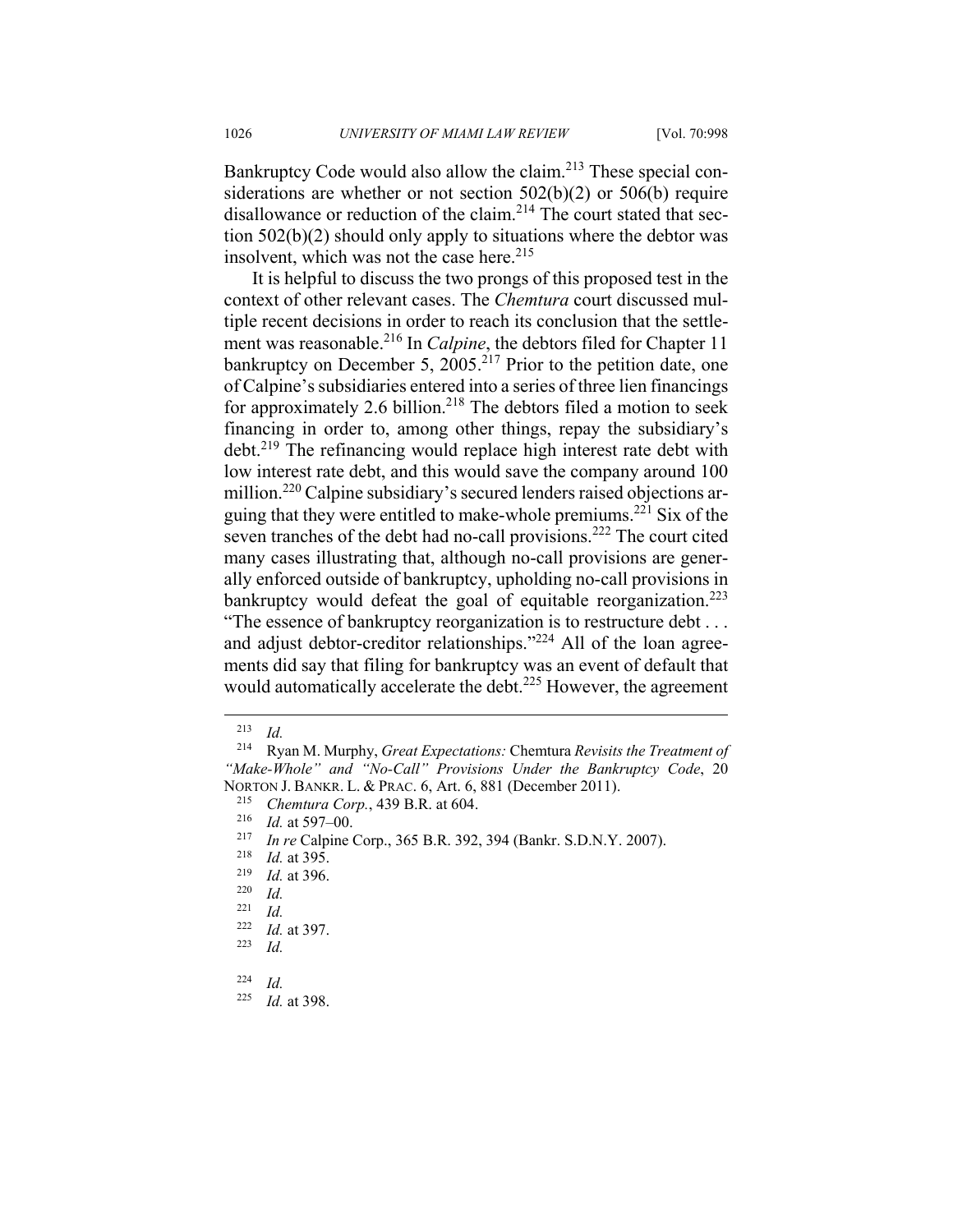did not provide for damages upon this acceleration.<sup>226</sup> The court held that the breach of the no-call provisions did not allow for the right to enforce make-whole provisions.227 Also, the court held that the breach did not entitle the lender to secured claims, but the lender would have an unsecured claim for their expectation damages in an amount equal to that of a make-whole provision.<sup>228</sup>

However, on appeal in district court, the court disallowed the unsecured claim for expectation damages because the indentures did not provide for such damages upon acceleration.<sup>229</sup> The court reasoned that if the no-call provisions were unenforceable, then one could not incur liability for breaching them.<sup>230</sup> The court also held that the claim is disallowed under section 502(b)(2) because the interest had not matured as of the petition date. $^{231}$ 

The *Solutia*232 court agreed with the district court in *Calpine*. This court chose not to give damages for a breach of a no-call provision.233 The court reasoned that there was no prepayment because the notes had matured under the contract through automatic acceleration at the petition date.<sup>234</sup> If the notes were considered mature, then there could not be a *prepayment*. 235 Because there was no *prepayment*, the no-call provision had not been breached.<sup>236</sup> The court in *Solutia* opined that the automatic acceleration provision shows the intent of the lenders "to give up their future income stream in favor of having an immediate right to collect their entire debt."237 The *Chemtura* court disagreed, stating that there would be situations in

<sup>226</sup> *Id.*

<sup>227</sup> *Id.* at 399. 228 *Id.* at 399–00. 229 David M. Hillman & Lawrence S. Goldberg, *Treatment of "Make-Whole" and "No-call" Provisions by Bankruptcy Courts*, 7-3 PRATT'S J. BANKR. L. 195,

<sup>196–01 (</sup>April/May 2011). 230 *Id.*

<sup>231</sup> HSBC Bank USA, Nat'l Ass'n v. Calpine Corp., No. 07 Civ 3088(GBD),

<sup>2010</sup> WL 3835200, \*5 (S.D.N.Y. Sept. 15, 2010).<br>
<sup>232</sup> In re Solutia Inc., 379 B.R. 473 (Bankr. S.D.N.Y. 2007).<br>
<sup>233</sup> Calpine Corp., 2010 WL 3835200, at \*4.<br>
<sup>234</sup> Hillman & Goldberg, *supra* note 229.<br>
<sup>235</sup> Id.

 $\frac{236}{237}$  *Id.* 

Elkind & Chang, *supra* note 194.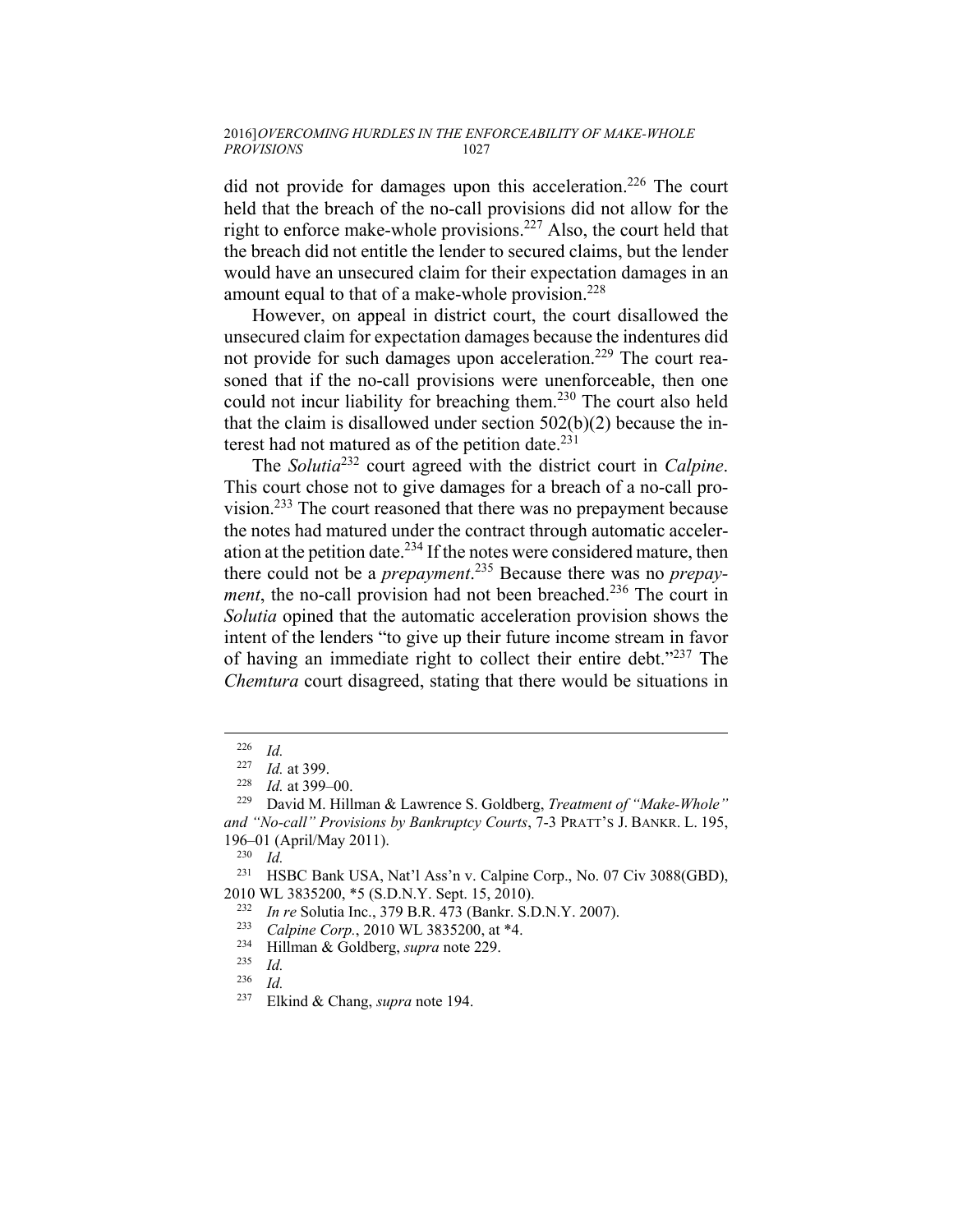1028 *UNIVERSITY OF MIAMI LAW REVIEW* [Vol. 70:998

which damages for a breach of a no-call provision would be enforceable  $^{238}$ 

*Premier Entertainment* also disagreed with the district court's analysis in *Calpine*. In *Premier Entertainment*, section 6.02 of the indenture said that if there was an event of default before February 1, 2008, with the intention of avoiding the no-call provisions, then a prepayment premium would be due.239 The creditors argued that the default was willful and that the default was done with the intention of avoiding the no-call provision.<sup>240</sup> The court found in favor of the debtors.241 The premium was not triggered because the debtors offered sufficient evidence that they filed for bankruptcy in order to obtain insurance proceeds.242 The claimants were not able to meet their burden of showing the debtors' requisite intent.<sup>243</sup> The court found that there was no secured claim under section 506(b) because the automatic acceleration provision made the prepayment provision inapplicable.244 However, the court did hold that the breach of the no-call provision would give rise to an unsecured claim when the debtor is solvent.<sup>245</sup> The court reasoned that the lender is not precluded from a monetary remedy just because specific performance is not allowed with respect to a no-call in bankruptcy.<sup>246</sup> The *Chemtura* court agreed with this analysis of no-call provisions in bankruptcy when the debtor is solvent.<sup>247</sup>

<sup>&</sup>lt;sup>238</sup> See In re Chemtura Corp., 439 B.R. 561, 603–04 (Bankr. S.D.N.Y. 2010).<br><sup>239</sup> Premier Entm't Biloxi LLC v. U.S. Bank Nat'l Ass'n (In re Premier Entm't

Biloxi LLC), 445 B.R. 582, 619 (Bankr. S.D. Miss. 2010). 240 *Id.* 

*Id.* at 624.

 $\frac{242}{243}$  *Id.* 

<sup>243</sup> *Id.*

<sup>244</sup> Elkind & Chang, *supra* note 194. 245 *Premier Entm't*, 445 B.R. at 640. 246 My Chi To & Shannon M. Rebholz, *Making Sense of Bankruptcy Make-Wholes, No-Calls*, LAW360 (Dec. 7, 2010), http://www.law360.com/articles/213308/making-sense-of-bankruptcy-make-wholes-no-calls. 247 *See In re* Chemtura Corp., 439 B.R. 561, 604–05 (Bankr. S.D.N.Y. 2010)

<sup>(</sup>disagreeing with the broad statement in *Calpine II* regarding no-calls).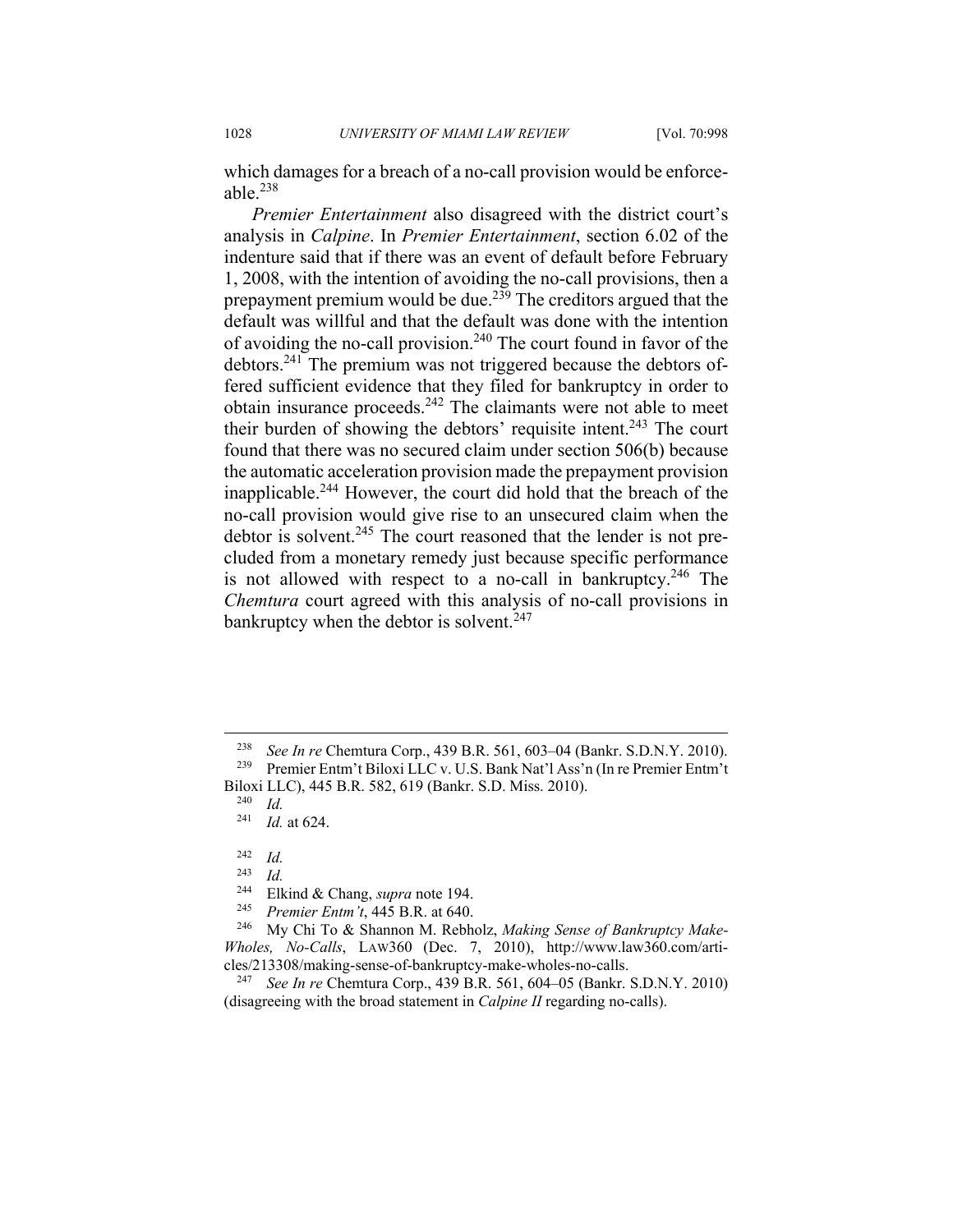## A. *Bankruptcy Limitations Are Not Applicable When the Debtor Is Solvent*

As evidenced by the above examples, most scholars and courts agree that bankruptcy limitations regarding make-whole provisions should be lifted in situations in which the debtor is solvent. The limitations should be lifted because there will be no harm done to any other creditors in a situation where everyone can be paid. Therefore, only state law considerations should apply when the debtor is solvent. The *Chemtura* courts's two-pronged analysis is a great framework by which to analyze the enforceability of make-whole and nocall provisions in bankruptcy. The lender in *Chemtura* was successful because the court confirmed its claims as reasonable, but this was largely due to the fact that the debtor was solvent. The court noted that it would likely have held the minority view of disallowing defeasance fees as unmatured interest in insolvent cases.<sup>248</sup> Lenders should take notice of this decision because if section 502(b)(2)'s prohibition on unmatured interest becomes the majority view, makewhole and no-call provisions could become useless in bankruptcy.

## V. IMPLICATIONS AND POLICY CONSIDERATIONS

The easiest way for a lender to secure enforcement of a makewhole provision is to make sure the agreement is finely drafted so that it will be triggered after a bankruptcy filing. *AMR Corp.* and *Solutia* have confirmed that courts will consider payment after acceleration as repayment and not prepayment, absent contractual language to the contrary.<sup>249</sup> Lenders should make sure that the premium is due in the event of automatic acceleration and voluntary prepayment. Alternatively, the lender could require a prepayment fee whenever a debtor repays prior to the *original* maturity date.<sup>250</sup> Lenders need to make sure there are no exceptions to a make-whole

<sup>248</sup> Murphy, *supra* note 214, at 888. 249 *See supra* Parts II and IV.

<sup>250</sup> Mark A. Salzberg & Peter R. Morrison, *Rejecting Market-Based Cramdown Interest Rates, and Making Words Count for Make-Whole Payments*, 33 AM. BANKR. INST. J. 52, 114–15 (Dec. 2014). This type of provision was used in *Chemtura*.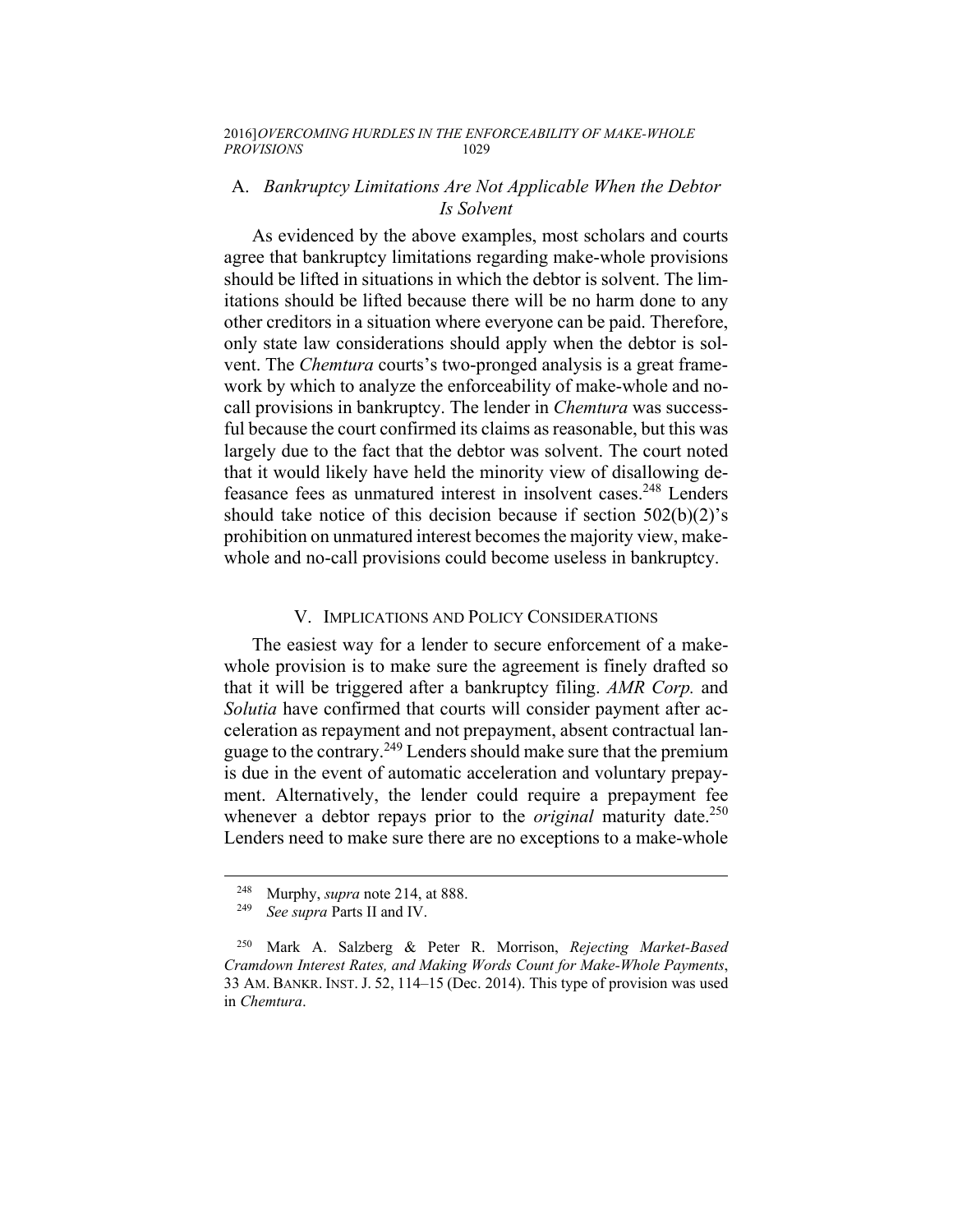premium, like the one found in *AMR Corp*. 251 Savvy lenders will also include an explicit statement that damages are due when a nocall provision is breached. Specifying details about when damages are due gives the lenders a better chance to recover on a no-call in a solvent situation. Drafting issues should become a non-issue if lenders are paying close attention to these rulings.<sup>252</sup> If agreements are already in place, then the lender should use any leverage it has to amend the agreement with unambiguous language. $^{253}$ 

Based on the recent case law, it is best for lenders to include yield maintenance type make-whole provisions, instead of fixed fees. Yield maintenance provisions have a much better chance of being enforceable under state law because they actually attempt to approximate damages.254 While yield maintenance formulas are more likely to be seen as unmatured interest than a fixed fee, the majority view, as of now, is that make-whole provisions are not unmatured interest. Plus, debtor-creditor relationships will not always end up in bankruptcy. While lenders should always prepare for the worst-case scenario, it is more important that the premiums are enforceable under state law because that is usually the first inquiry. This analysis can change, however, if the minority view with respect to unmatured interest becomes the majority view, and courts may be leaning that way, as shown in *Chemtura* and *MCM Silicones*.

The enforceability of make-whole provisions raises some interesting legal arguments. Article Nine of the U.C.C. allows for nonadvances, such as interest and attorney's fees, and future advances, in some circumstances, to share the same priority as the original debt under a security agreement.<sup>255</sup> Having the same priority as the original debt means that the later incurred non-advances and future advances will have priority relating back to the time the security interest was first perfected. Non-advances will have an easier time relating back to the original perfection date because future advances are

 $\overline{a}$ 

255 U.C.C. § 9-323.

<sup>251</sup> Ventola & Monahan, *supra* note 97. 252 *See supra* Part II.

<sup>253</sup> Salzberg & Morrison, *supra* note 250, at 115. 254 *See supra* Part II.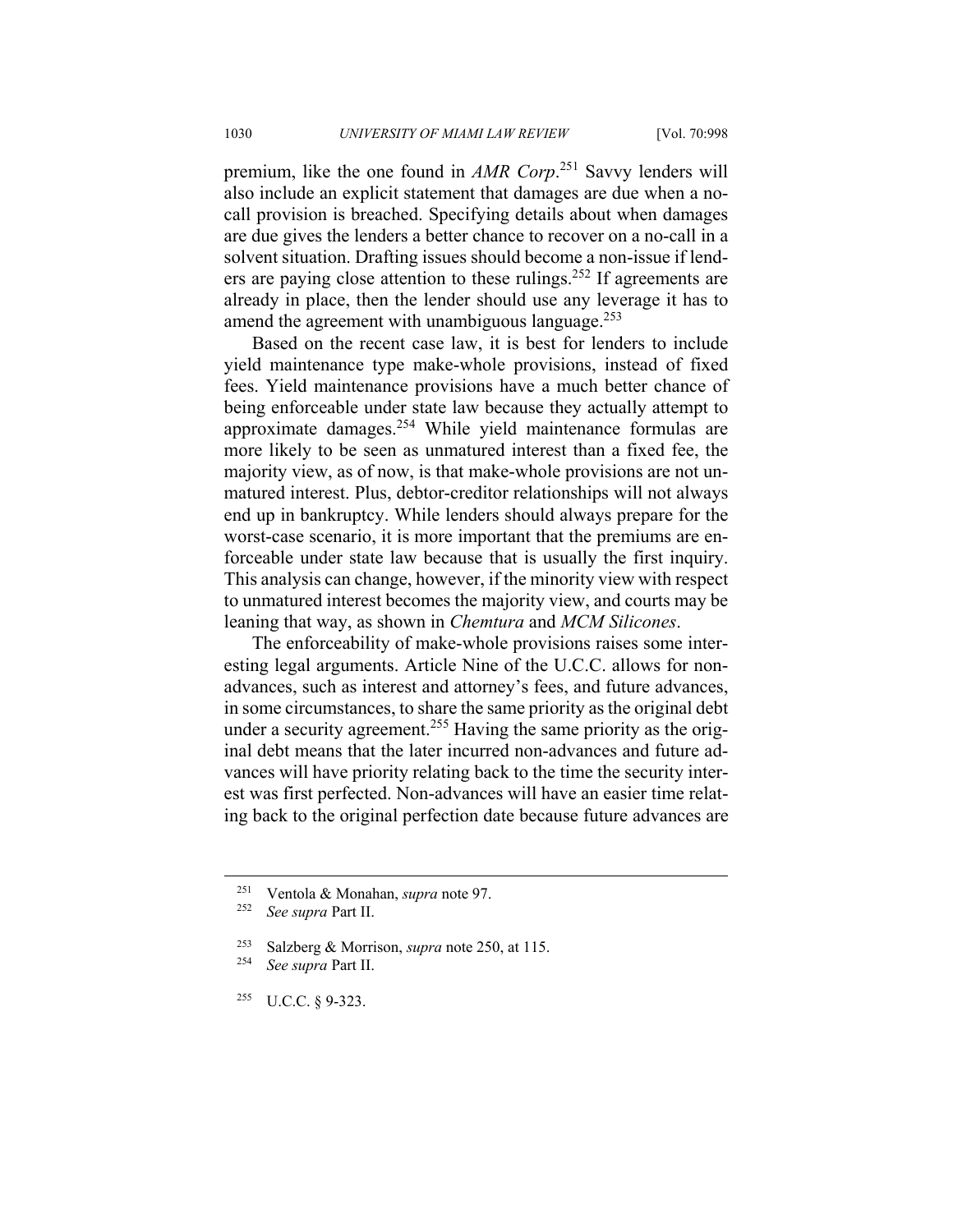### 2016] *OVERCOMING HURDLES IN THE ENFORCEABILITY OF MAKE-WHOLE*   $PROVISIONS$

subject to knowledge, buyer in the ordinary course, and other stipulations that may prevent relation back. Therefore, it can be argued that prepayments should also share the same priority as non-advances under Article Nine. Prepayments look more like non-advances than future advances. In a typical future advance, the lender extends more money to the debtor, which is secured under the original agreement. This is not the case with prepayments, which look more like a charge or the present value of the interest outstanding. Prepayments, just like attorney's fees, must be provided for under the agreement in order to be enforceable or permitted. Both attorney's fees and prepayments are negotiated for with an eye on the possibility of default and bankruptcy, and the resulting issues that will arise.

Future expectation damages are usually allowed under the Code, but they are not with respect to interest.<sup>256</sup> Under common law, a creditor is entitled to damages for a breach of a no-call provision, just like any other type of breach.<sup>257</sup> Under contract law, an aggrieved party "is entitled to all damages proximately caused by the breach if the damages were reasonably foreseeable at the time of contracting, they were unavoidable, and the aggrieved party can prove them with a reasonable degree of certainty."258 Therefore, a creditor should be entitled to damages for a breach of a no-call provision if it meets the contract law stipulations even in insolvent situations. However, most courts have held that the legislative intent of section 502(b)(2) was to disallow future interest expectation damages.259

There is a looming policy question of whether make-whole provisions are beneficial overall. These rulings are a mixed bag as discussed previously. Some are encouraging lending by providing certainty because bargained for provisions are being upheld inside and outside of bankruptcy. Others are making lenders much more skeptical about disbursing funds because the lenders are unsure if they will receive their full expectation damages if the debtor's business results in bankruptcy. This type of uncertainty is a large problem

<sup>256</sup> Warner, *supra* note 12. 257 Hillinger & Hillinger, *supra* note 22, at 481. 258 *Id.*

<sup>259</sup> Warner, *supra* note 12.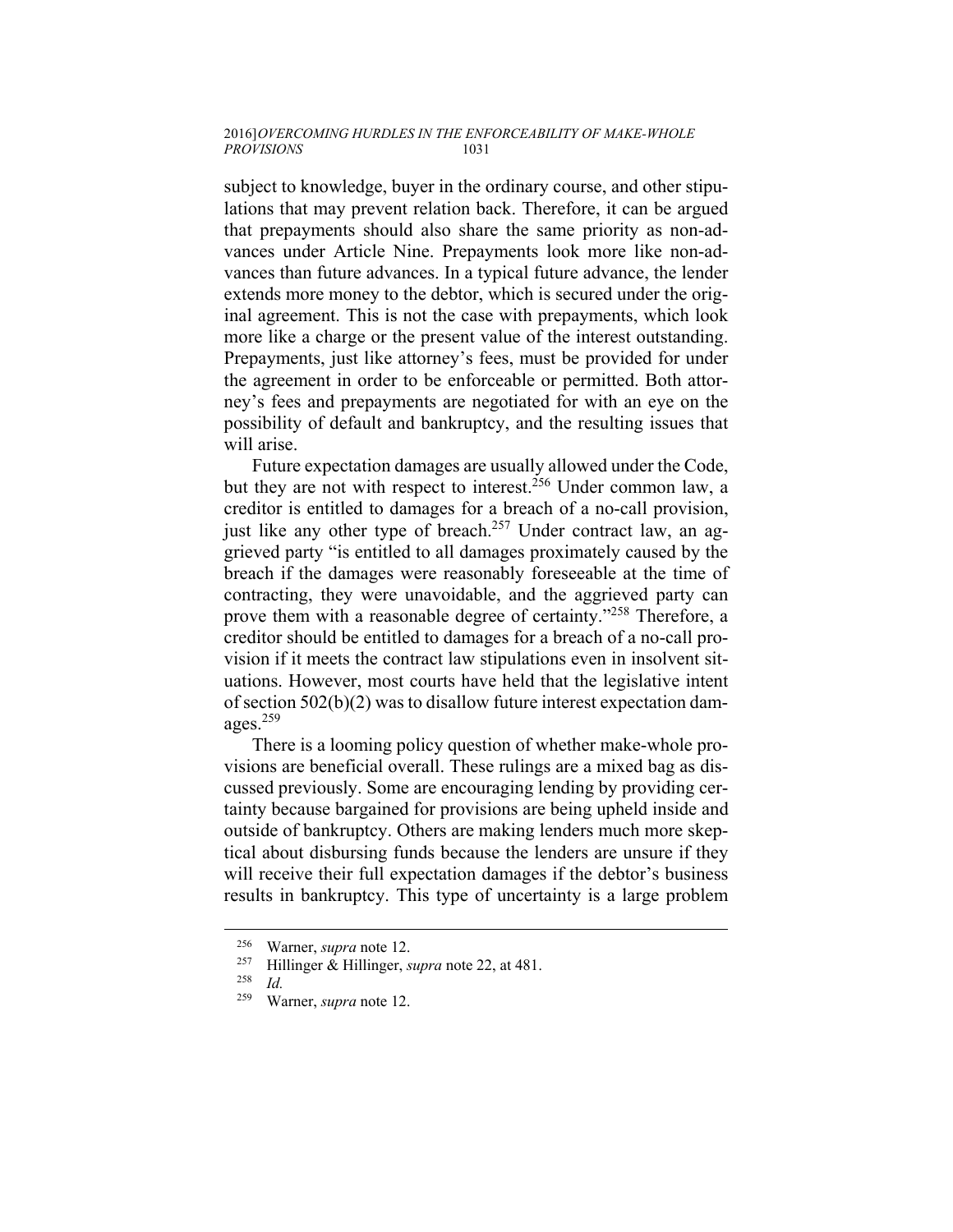going forward and one that needs to be resolved. Most people should agree that encouraging lending is a good thing because it increases the flow and availability of money, which strengthens the economy. However, secured lenders can hurt other types of creditors if makewhole provisions are enforced.

Once the debtor is in bankruptcy, the trustee is in control of the estate and any money that is distributed to a secured creditor will come out of the pocket of other unsecured creditors.<sup>260</sup> Even if two sophisticated parties negotiated the original agreement, if the secured party receives the benefit of a make-whole provision in bankruptcy, the secured creditor will be taking money away from the estate and other unsecured creditors who may be unsophisticated. These unsecured creditors did not have a say in the negotiations of the loan agreement, but their distributions under the Bankruptcy Code are being affected by a private agreement. Therefore, there is a question of whether two parties should be able to privately contract around a public law that sets forth how distributions are to be allocated in bankruptcy. In partnership law, parties are able to contract around the default rules as long as it is explicitly stated in the operating agreement. So should the same be true of the Code? The Code is not a set of default rules that are only followed if the loan agreement does not address an issue. However, make-whole clauses operate within the confines of the Code's restrictions.

It is most appropriate that a party is given what it bargained for if it is within the rules of the Code. Unsecured creditors should know the rules of the game and realize the risks they are taking by lending on an unsecured basis. It can be argued that secured creditors should contemplate that a debtor can declare bankruptcy, which is well within debtor's rights as determined by congress, and this displaces certain parts of the loan agreement. However, value should not be reallocated from secured creditors to unsecured creditors when a make-whole provision is otherwise enforceable under the Bankruptcy Code just because one group has been injured. While there is a good argument that secured creditors have found a loophole in the Code to get around unmatured interest, $261$  the majority of courts have not seen it this way, and therefore, secured creditors should not

<sup>260</sup> Hillinger & Hillinger, *supra* note 22 at 450–51. 261 *See supra* Part III.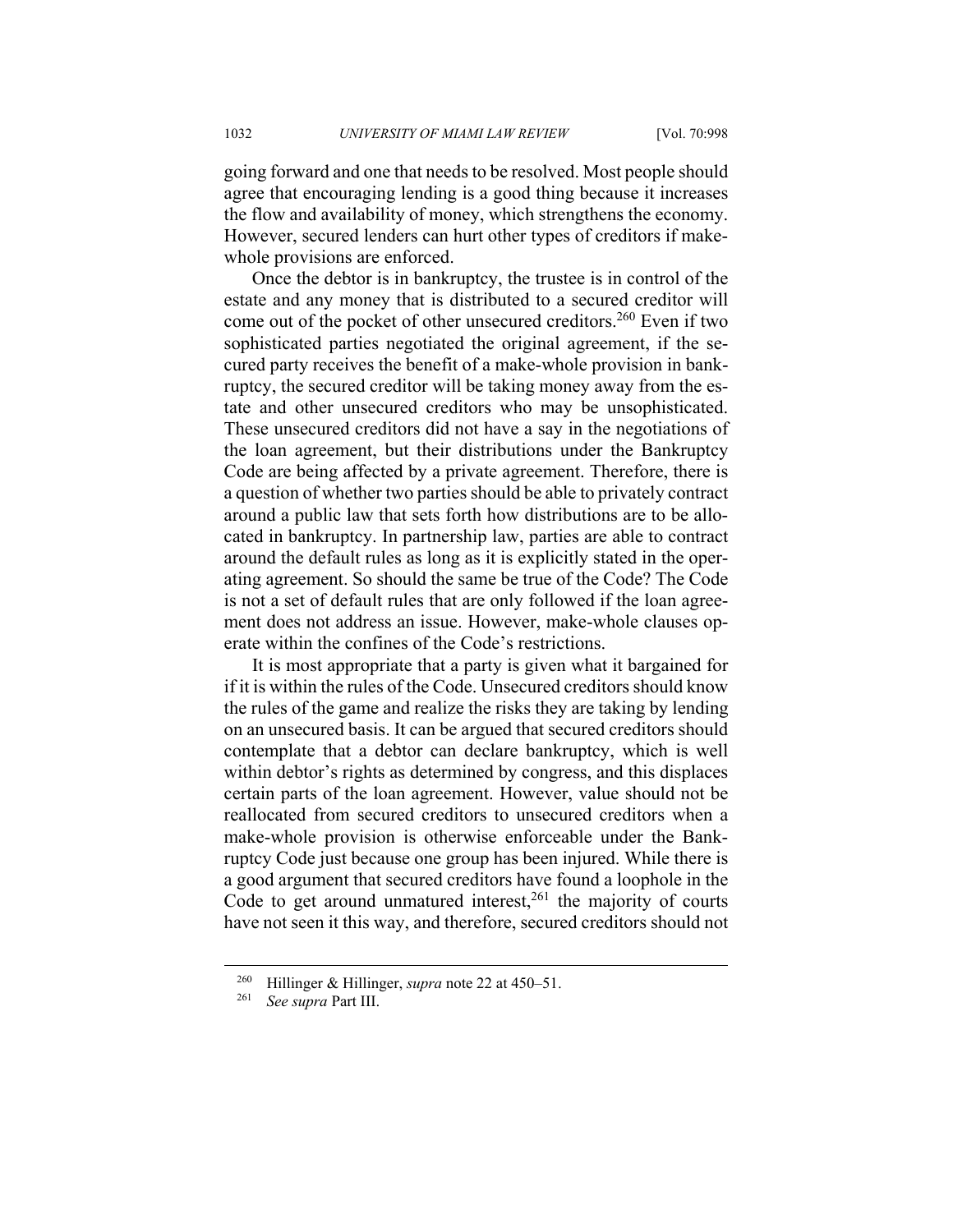be punished for working within the Code. Another example of a workaround in the Code is the allowance of the payment of "performance bonuses" when retention bonuses are not allowed.<sup>262</sup> This is very similar to the allowance of a yield maintenance make-whole provision when unmatured interest is prohibited. By not enforcing make-whole provisions, courts would be giving the other creditors of the estate a backdoor way out of the original agreement the debtor had with the secured creditor.

It is true that there are contract provisions that will not be enforced in bankruptcy, such as a blanket default provision giving a secured creditor collateral in all of the debtor's property. Legislatures do not want to allow these types of provisions because they could easily be put into every lending agreement and bargaining power will not be equal in all circumstances. A blanket default provision would greatly reduce a debtor's ability to finance anything else after a default because it could no longer give first position in its collateral. A make-whole provision is not the type of provision that should be invalidated because it does not have the same concerns. In fact, make-whole clauses may give a debtor a better opportunity to finance their business because the debtor can chose to opt out of a loan agreement after payment of a fee if there are possible savings to be had. Also, a bankruptcy court can use its equity powers and lessen a make-whole provision, while still rendering it enforceable.

## **CONCLUSION**

In order for a make-whole provision to be enforceable, the provision must be a valid liquidated damages clause under state law, it must be provided for and triggered under the agreement, and it must not be tantamount to unmatured interest. Often, a ruling can come

<sup>262</sup> Andrew Scurria, *Federal Ch. 11 Watchdog Stays Resolute Against Bonuses*, LAW360 (Oct.7, 2014), http://www.law360.com/articles/583227/federalch-11-watchdog-stays-resolute-against-bonuses (illustrating that, because changes to the Bankruptcy Code in 2005 have made retention bonuses for key employees much more difficult to pay in bankruptcy, debtors have had to guise the bonuses as performance based incentive plans in order to workaround the change in the Code).